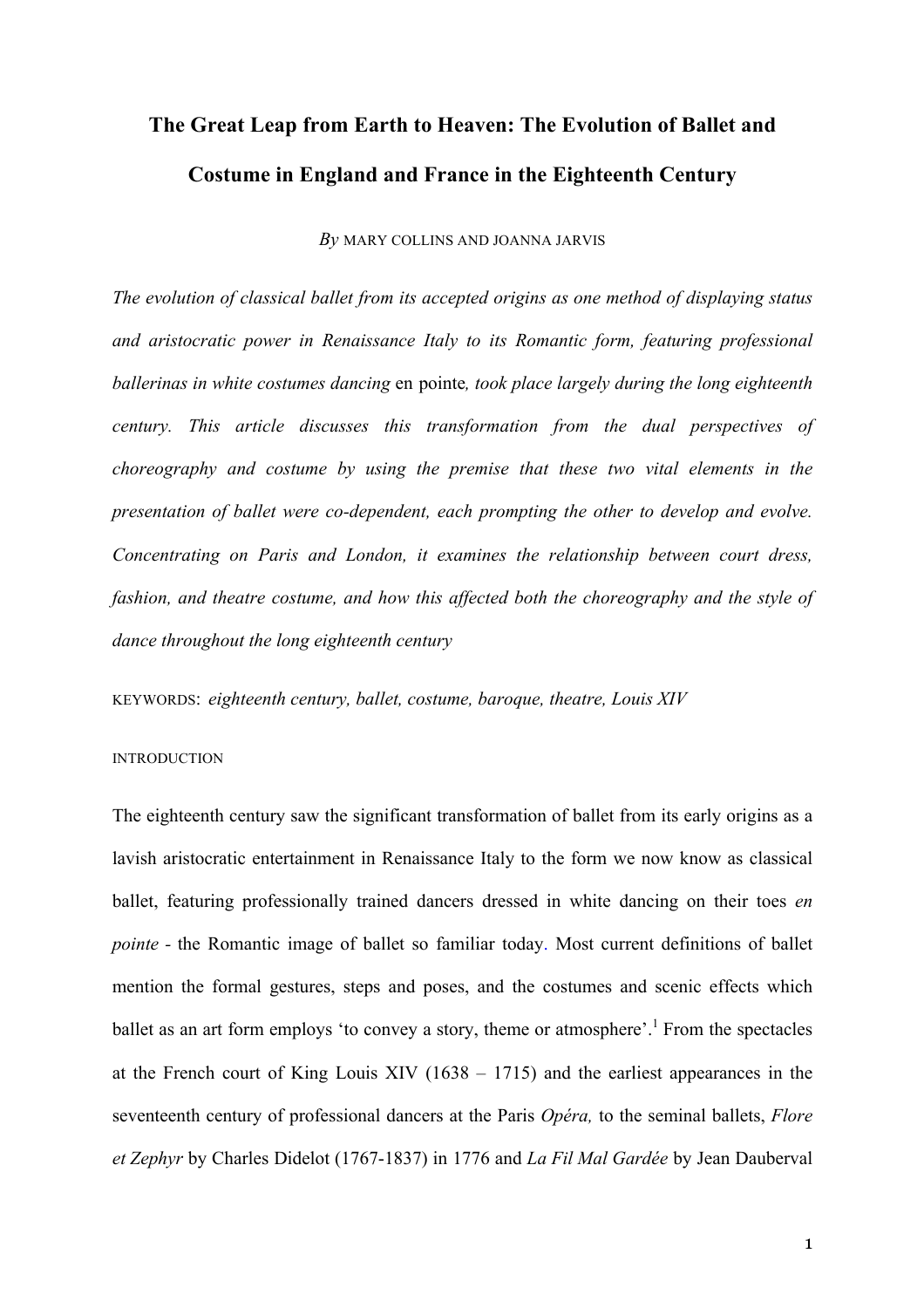(1742-1806) in 1789, the essential elements of costume, dance technique and style changed radically.

Taking a chronological approach, we begin in the 1660s, in the middle years of Louis XIV's reign, when the focus for dance moved gradually from the court to the theatre, and professional dancers began to appear. The article investigates the factors which reversed the early eighteenth-century theatre convention of representing ancient gods descending to earth, so that by 1800 man is himself depicted attempting to ascend to heaven. The first professional female dancers are recorded appearing as early as 1681 dancing at the *Académie Royale de Musique* (later to become the Paris *Opéra*).<sup>2</sup>

The Regency of Philippe d'Orléans (1674–1723) from 1715-1723 during the minority of King Louis XV (1710-1774), saw the consolidation of a professional regime at the Paris *Opéra* which regulated and codified both court and theatre dance, producing the first internationally renowned dancers, both male and female. Performances on the stage became ever more elaborate and in its role as the European leader of ballet as an art form, the Paris regime set the parameters for movement and costume, which became gradually more restrictive. However, the third quarter of the century reflected a desire to move away from the strictures of the Paris *Opéra* and to create a new form of dance that told stories entirely through mime. Focus shifted away from gods and goddesses, and concentrated more on human dilemmas and emotions. It was the era of *ballet d'action*. The final years from 1789 brought the upheaval of revolution in France. This revolt against constraint and control was mirrored at the *Opéra* which was ultimately forced to employ costumes that released the body to move more freely, and expressed the new fascination with classical lines.

BEFORE 1700: *BALLET DE COUR*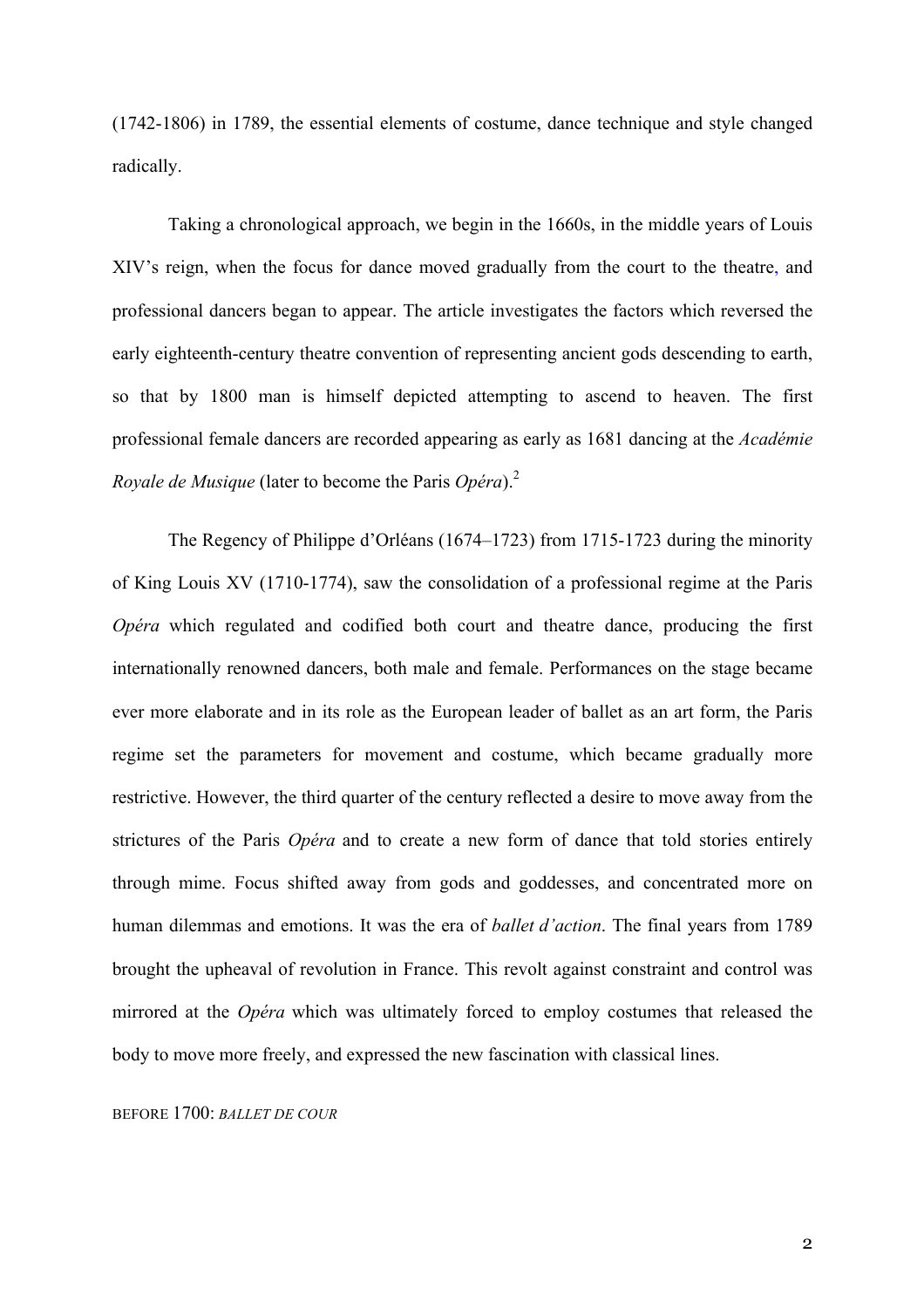Ballet at the court of Louis XIV was presented as part of a spectacle of music, dance and voice designed to dazzle and impress the courtiers, ambassadors and other visitors who formed the audience with the wealth, taste and magnificence of his court. In England the masque, another composite form of court spectacle, had performed a similar function earlier in the century.

Louis XIV was acknowledged to have been an accomplished dancer, 'Since his childhood, this prince, who had received from the hand of Nature a noble and majestic figure, had loved every sort of physical exercise and had added to his natural gifts every grace that could be acquired.' 3 He displayed his talents frequently in entertainments known as *ballets de cour.* Supporting roles were taken by aristocratic amateurs, those who had the social status to perform alongside him. The formal intricately patterned choreographic figures within these court ballets demanded only that those courtiers who danced should stand and move with strength and elegance in order to enact their roles. This *dance noble* style represented such courtly attributes as elegance, nobility, generosity and honour.<sup>4</sup>

Costumes for the dancers participating in these court entertainments were heavily embellished and decorated, not only to depict the character being represented but also to dazzle the spectator. The costume design for Louis XIV's appearance as Apollo in *Le Ballet de la Nuit* in 1653 clearly illustrates the male style (Figure 1). Louis is shown wearing a classical-style Roman breastplate, fitted to the form of his body and worn with tunic and heeled shoes. His helmet is surmounted by tall plumes in accordance with convention. Feathers had come to signify gods and heroic characters; the feathers added height and grandeur to these characters' presence, and allowed them to be easily distinguished, even at the back of a dimly-lit stage. The stiff ruff of the previous era which had restricted head movements has gone, and the padded sleeves, soon to disappear, are softer allowing for greater arm movements. The Italian designer Stefano della Bella (1610-1664) among others,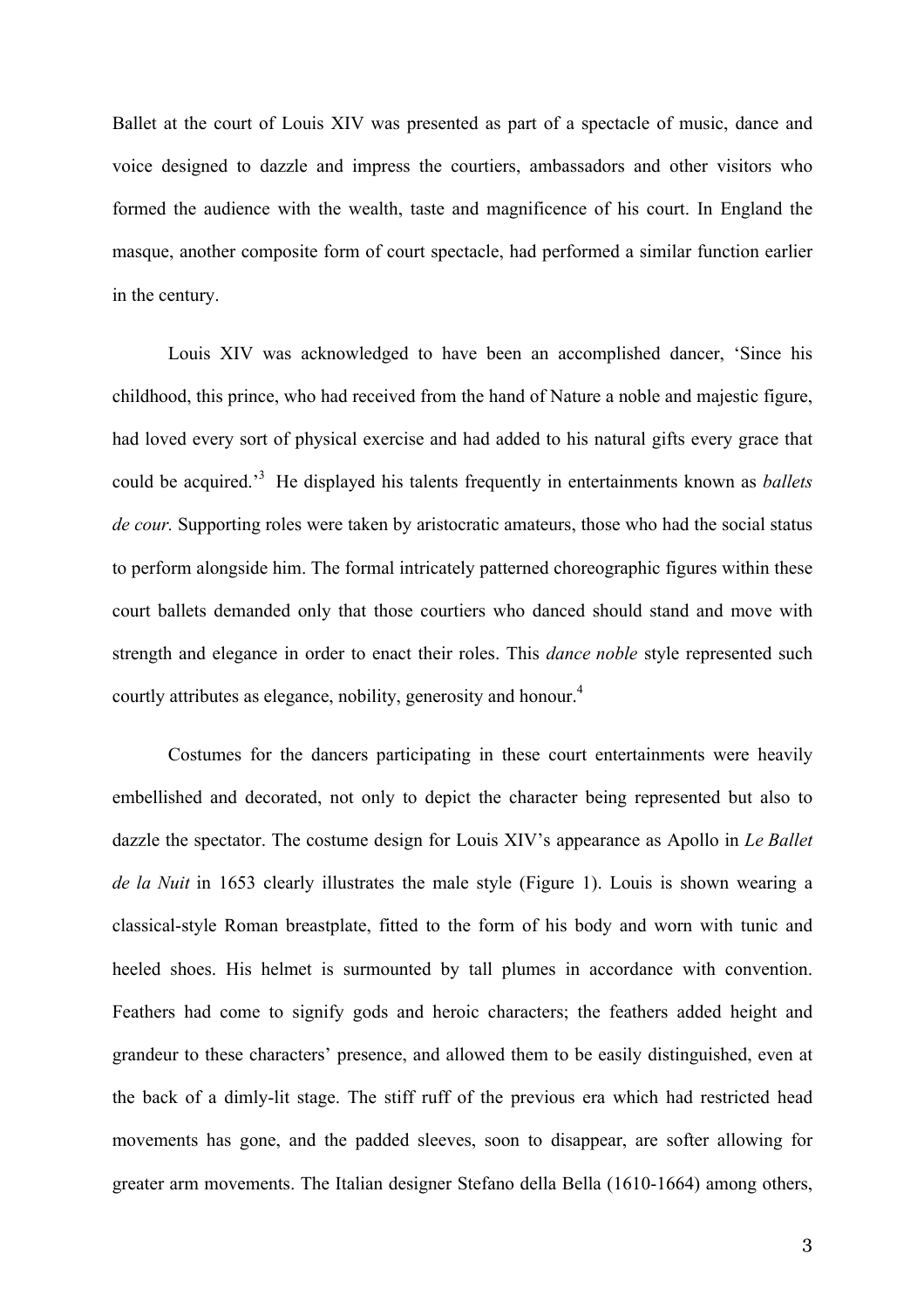was summoned to France to design for the court in 1645, bringing with him this Italian classical style for male costuming.<sup>5</sup> In England the Italian style of design was imported much earlier by the architect and designer Inigo Jones (1573-1652), who had travelled across Italy between 1596 and 1604. He was responsible for settings and costumes for most of the masques produced at the Stuart court of King Charles I (1600-1649).

Women's costumes, essentially an embellished form of court dress, were more restrictive, as can be seen in a *c.*1700 engraving of Mademoiselle Marie-Therese de Subligny (1666–1735), one of the first female professional dancers at the Paris *Opéra* (Figure 2).6 The diminishing size of bulky sleeves in fashionable dress from the middle of the century meant that elegant arm gestures were now possible for women, but heavy skirts and long trains would have been inhibiting and hidden any footwork, thus making the women's movements generally more limited than men's. By the 1660s Henri Gissey (*c.*1621–1673), who is thought to have designed Louis's Apollo costume, had been appointed as costume designer at the French court. Gissey created many dramatic and fantastic costumes for ballets which required zephyrs, nymphs, and other mythical beings, alongside the usual gods and goddesses.

The Roman style of skirted tunic for men, later referred to as a *tonnelet*, allowed them to perform jumps, turns, complex footwork, both *à terre* (on the ground), and *en l'aire* (raised), in what was later known as a *half-aerial* position.*<sup>7</sup>* The heeled shoes required dancers to use *pliés* (bending the knees outwards with a straight back), and *demi- pointe* (heels raised with the weight on the balls of the feet)*,* in order to articulate phrasing when dancing. They also demanded a more exaggerated turning-out of the feet than is otherwise natural. The audience would have instantly recognised the classical iconography displayed on the costumes, the golden rays of the sun representing Apollo, or a lion skin and club denoting the character Hercules, for example. Rules for costuming were written down in 1681 by Le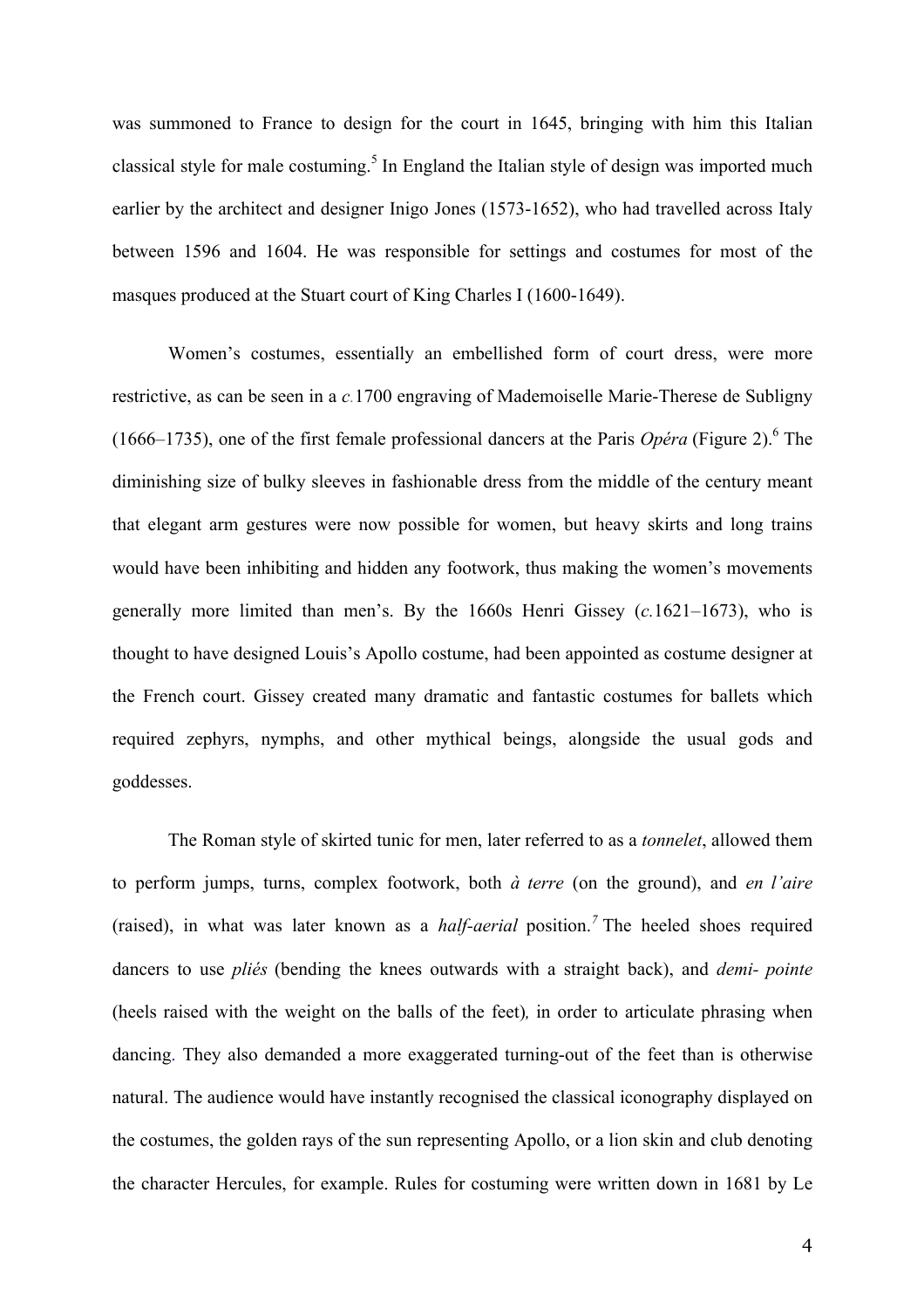Père Ménestrier (1631–1705) in *Des Ballets Anciens et Modernes*. <sup>8</sup> He tells us that the costume for the Sun should be 'cloth of gold with a gilt headdress'; with a silver version to denote the Moon.<sup>9</sup> The goddess Diana, the huntress, would always appear carrying a bow, wearing an animal skin and a moon motif (usually as a headdress).

As he grew older, Louis retired from appearing in *ballets de cour* but remained a staunch supporter of the art of dancing. With the formation of the *Académie Royale de Dance* in 1661, and the *Académie de l'Opéra* in 1669 (later known as the *Académie Royale de Musique*), Louis sought to raise both the technical and artistic standards of dance and choreography in order that even more spectacular entertainments could be created, and so that professional dancers could be trained to appear in them.

One of the first of these professional dancers was Jean Balon (1676–1739), who joined the dance *Académie* in 1691 and became a popular virtuoso during the later years of the reign of Louis XIV.  $^{10}$  The first female professional to appear was a Mademoiselle Lafontaine (1665–1738), who was recorded as dancing in Jean-Baptiste Lully's (1632–1687) *Triomphe de l'Amour* in 1681.<sup>11</sup> (Figure 3) Another prominent principal dancer, Mademoiselle Subligny, succeeded her as France's 'Oueen of Dance' in 1688.<sup>12</sup> Referred to as *danseurs seria* these professional dancers generally took the roles of deities, heroes and monarchs. They undertook a seven year training programme which consisted of classes with a designated Master (*Maître*), followed by a gradual introduction into performances at court or at the *Opéra*, beginning in the chorus and *coryphée* ranks before moving up to leading roles as a principal dancer. $13$ 

Dancing institutions at this time used a written system of symbols to record choreographies; principally Feuillet notation (Figure 4) which is alleged to have been the invention of Louis XIV's dancing master, Pierre Beauchamp (1631–1705). These intricate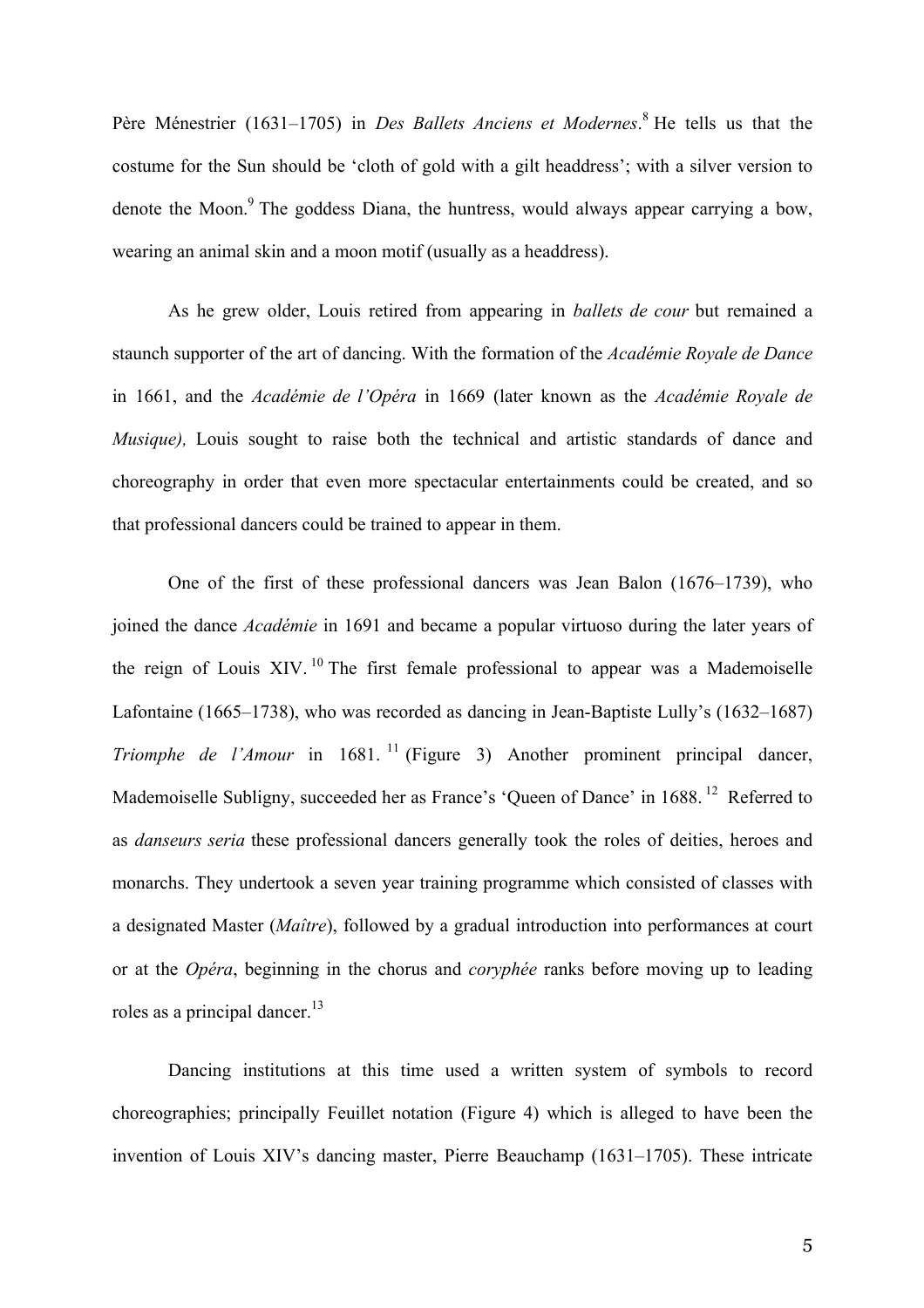diagrams, printed alongside the music, were developed to transmit the precepts, rules and steps of *danse noble*. <sup>14</sup> Feuillet-Beauchamp notation and the accompanying treatises which began to be published from the start of the eighteenth century onwards, show that dancers moved mainly on three levels; in *demi-plié* with knees bent, the knees being directly over the line of the toes without lifting the heels from the floor, *à terre* with feet flat on the ground, or on *demi-pointe* standing on the balls of the feet, heels off the ground (*en relevé* in classical ballet). Footwork was rhythmically intricate, operating almost as another line of the music. Kellom Tomlinson (1688–1761) the celebrated English choreographer, dancing master and composer, remarked in his seminal work *The Art of Dancing* (1735), that:

'the Music seems to inspire the Dancing, and the latter the former: and the Concurrence of both so requisite to charm those who behold them, that each of them in some Measure suffers by a Separation.'<sup>15</sup>

Intricate beats and virtuosic waving of the feet whilst turning or maintaining perfect balance were possible and were frequently employed by male dancers – rarely by female dancers. Springs or *jetés* were mainly employed by men and were generally near the ground.

For such accomplished *danseurs seria* in their noble and heroic roles, suitably spectacular costume design was essential. By *c.*1674 Jean Bérain (1637–1711) had succeeded Henri Gissey, designing costumes that demonstrated elegance, imagination and wit.<sup>16</sup> Like Gissey's designs, Bérain's creations were closely connected with court dress in silhouette, but embellished with embroidery, spangles and motifs in order to catch the light and to give an indication of the role. The move to the long, narrow Baroque stage from the more intimate 'in the round' setting at court had implications for costume and its visibility. Because the audience now viewed the stage from one perspective and at a greater distance, the detail added to dress needed to be exaggerated in order for it to be 'read' by the audience.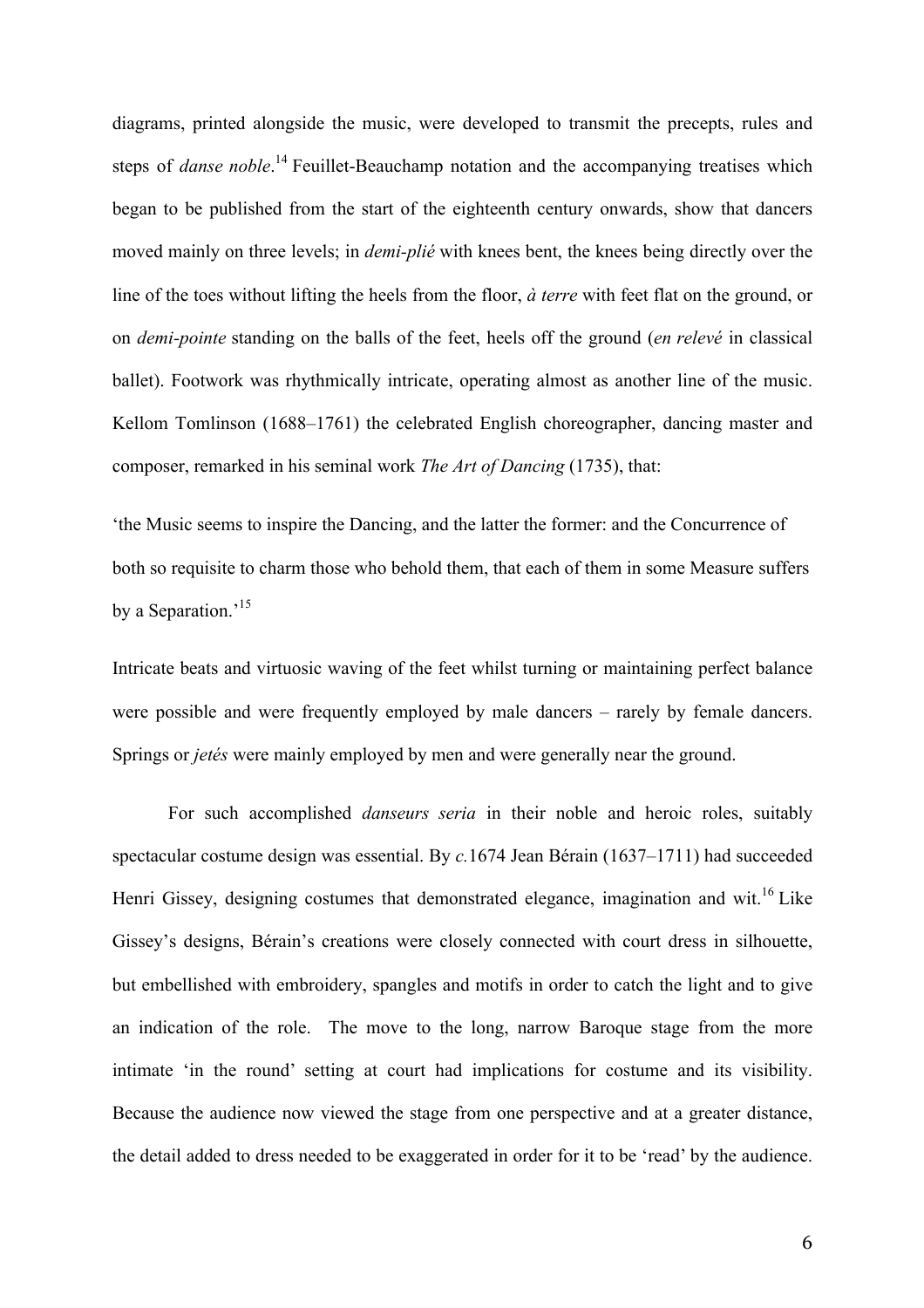Stage costumes were made of heavier fabrics and were more layered than in court dress; headdresses were wider and higher while flounces on sleeves were fuller and longer, giving greater emphasis to every gesture.

#### 1700 – 1725: BALLET IN THE THEATRE

The beginning of the eighteenth century was a period of enormous development for the ballet when the traditions of dance established by Louis XIV firmly transferred from the court to the theatre stage, as the elderly monarch withdrew from performing. France now dominated music and dance across the continent, as was made clear by the French dancing master Pierre Rameau (1674–1748), who in 1725 stated that 'there is hardly a court in Europe where the dancing master is not French'.<sup>17</sup> Publications by leading international dancing masters, including John Weaver (1673-1760), and Kellom Tomlinson in England, bear this out.<sup>18</sup> The Bolognese poet and librettist, Pier Jacopo Martello (1665–1727) tells us:

The Frenchman dances in a way that gives you the impression that he is swimming. His arms, always raised and supple […] his waist […] following the motion of a current with its gentle bendings. From time to time he skips, as a swimmer who lets the crest of a wave push him high in order to be carried forward […] with such grace that one is enchanted […]. This style of dancing greatly pleases the French, who are disposed towards amorous attitudes.<sup>19</sup>

This is a perfect description of the *contretemp*s step or its adaptation, the *baloné*, for which Jean Balon was famous.

The 1681 print of *Triomphe de l'Amour* in the *Bibliothèque Nationale de France* clearly shows the attitudes of which Martello speaks (Figure 3). It also depicts a new style of staging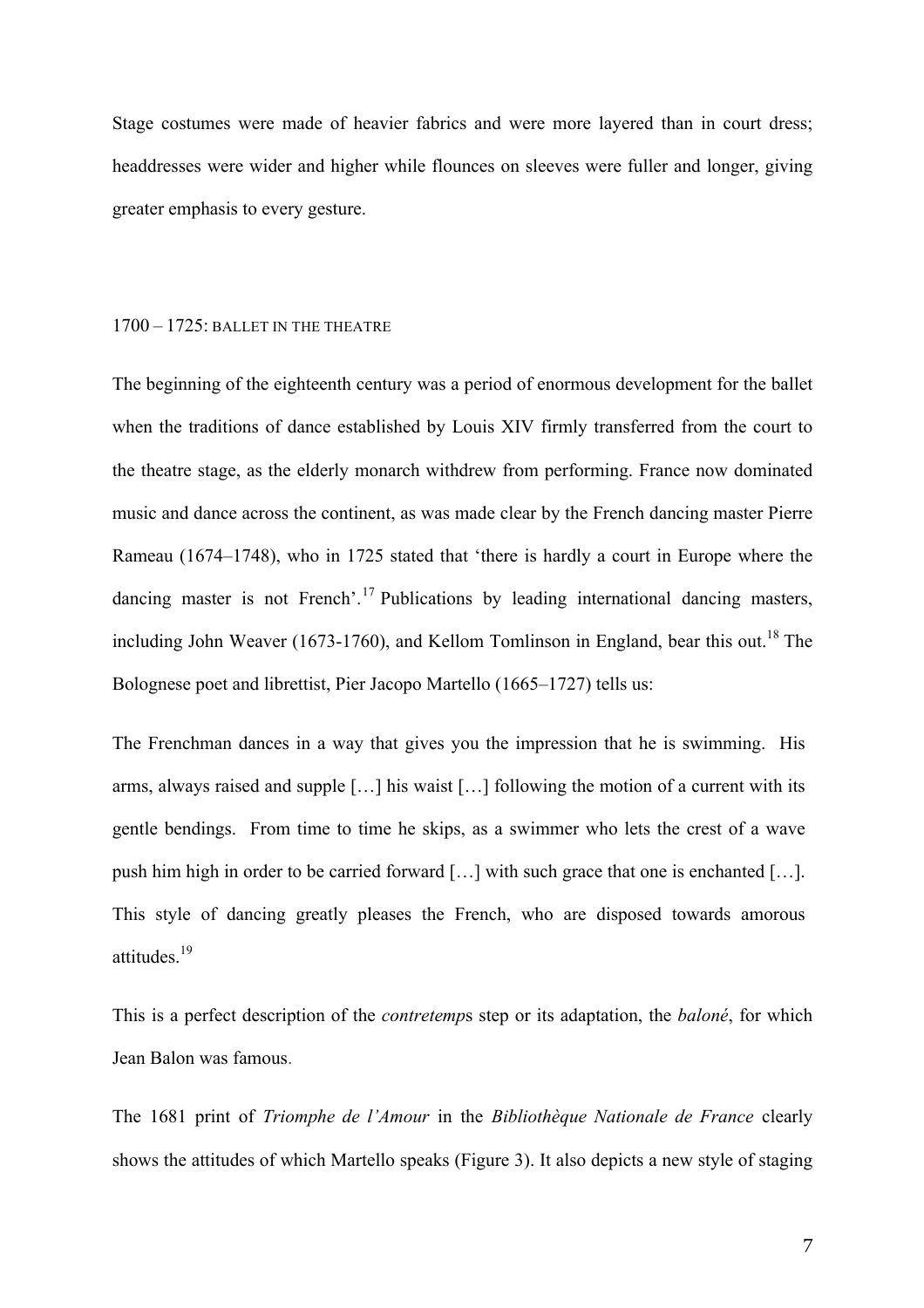that had become necessary due to the introduction of the proscenium arch which separated the performing space from the audience, framed the action, and enabled a single perspective to lead the eye to the central triumphant god or hero. This use of perspective was also employed in conjunction with a clever mirroring of the central heroic figure on stage with the central position of the French king's throne in the audience. The king's power and status was therefore reinforced despite the fact that he was no longer dancing. On stage, impressive, tableaux could be created, as seen in the *Triomphe de l'Amour* print, simply by using pattern, gesture and costume to great effect.

The Italian designer Giacomo Torelli (1608-1678), who was brought to Paris to design the production *La Finta Pazza* in 1645, had equipped the *Théâtre du Petit-Bourbon* with the style of elaborate machinery which had been in use in Italy since the late fourteenth century, and which had already been employed by Inigo Jones in England earlier in the century. The *Paradiso*, a system of ropes and pulleys, enabled whole choruses of heavenly creatures to descend, while the revolving triangular columns known as *periaktoi* permitted rapid changes of scene. Torelli also introduced the proscenium arch as a frame for the action.<sup>20</sup> These Italian machines allowed stage directors to create astounding special effects: deities could descend from the heavens to dance upon the earth, spreading their beneficence, whilst other gods watched and sang from above. The political message was that, if the king is represented as a god, however bad things may become he can 'descend' to dispense his wisdom and bounty, restoring order and harmony for the lesser mortals, his subjects.

Because such performances were sponsored by the king within the context of court life, designers such as Jean Bérain were employed to produce costumes which reflected the opulence and status of both the aristocratic performers and their monarch. Bérain's costumes for female performers, although following the silhouette of court dress, were more heavily embellished with decoration. Skirts were layered and included at least one over-skirt, shorter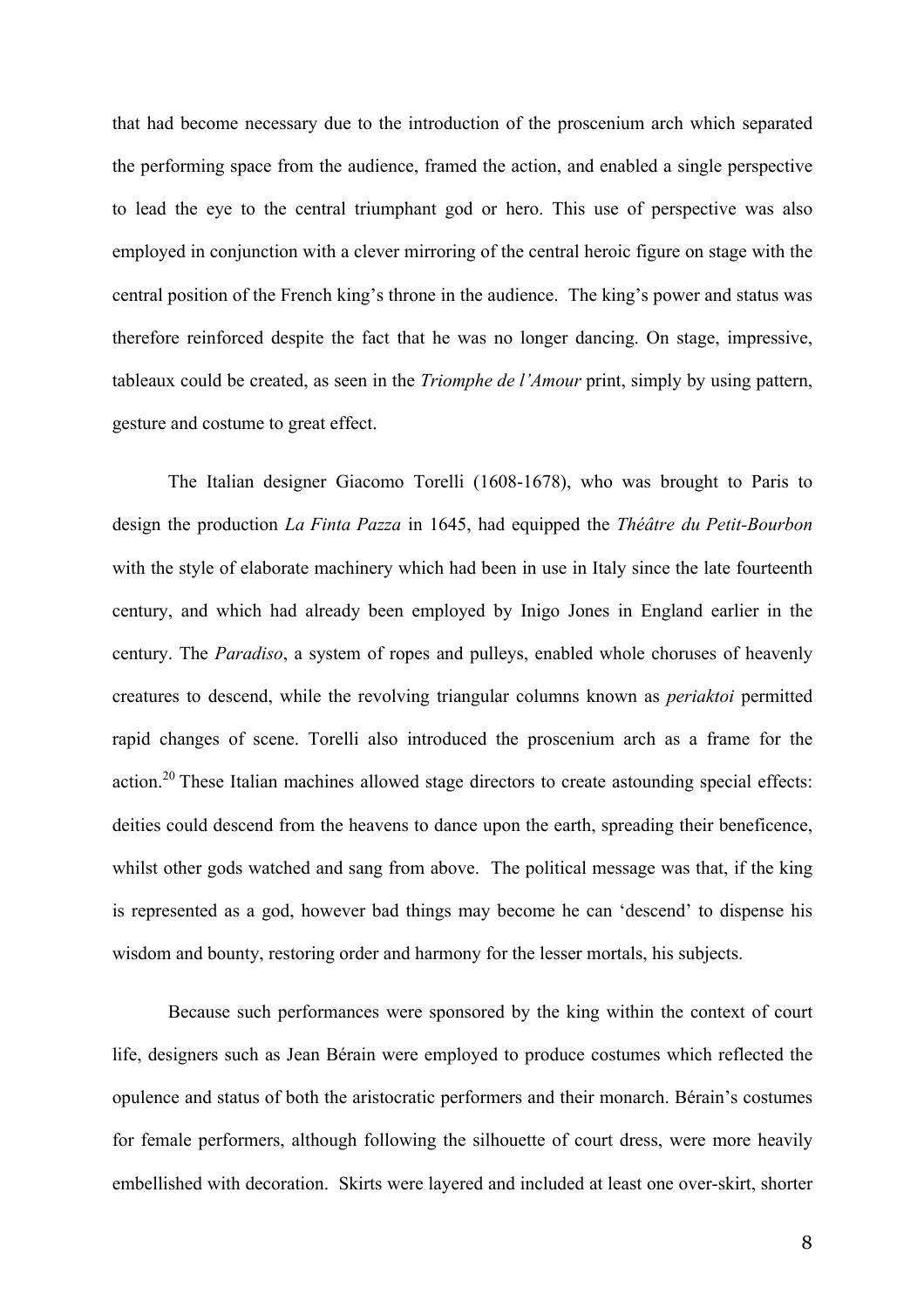at the front and falling to a train at the back. His costumes for men followed the tradition of the style *á la Romaine*, with tight fitting body and skirted tunic. Bérain was also a designer of furniture, tapestries and other decorative arts, an aspect highlighted by the bands of decoration on the costumes that clearly echo patterns seen throughout all of his designs. He soon began to design the settings for the stage as well as the costumes. In contrast to the statuesque figures of the heroic characters his designs for the more fantastical characters, such as marine gods and goddesses with their scales and shell patterns, and winds with feathers and wings, display his inventiveness. The same could be said of the costume designs for symbolic figures such as music and architecture, which are heavily decorated with motifs that give a sculptural quality to the costume. Inhibiting movement they reflect the fact the choreography itself was statuesque and generally moved from one tableau to another. Bérain was succeeded by his son, also Jean Bérain (1678–1726), whose design style closely mirrored his father's.

By 1720 Claude Gillot (1673–1722), in whose studio Jean-Antoine Watteau (1684– 1721) was an apprentice, had become chief designer to the court. Gillot is chiefly remembered for his designs for the ballet *Les Éléments* of 1721 which show a real departure from the previous style.<sup>21</sup> His costumes were not covered in heavy embroidery as were Bérain's, but used lighter fabrics, responding to the dancers' physical requirements as more complex moves were now being employed in the choreography.<sup>22</sup> In Gillot's designs, the silhouette is still based on court dress and shows the arrival of wider hoops for women, but with the lighter fabrics and softer colours they move dance costume further away from the stiff formality of court dress and bring an even greater element of fantasy to the characters being created.<sup>23</sup> For example a design for Folly shows a dress covered in rows of flounces, and The Hours of the Night wears a dark dress covered in stars with the Roman numerals of a clock spread around the hem. The lighter style of these designs suggests a greater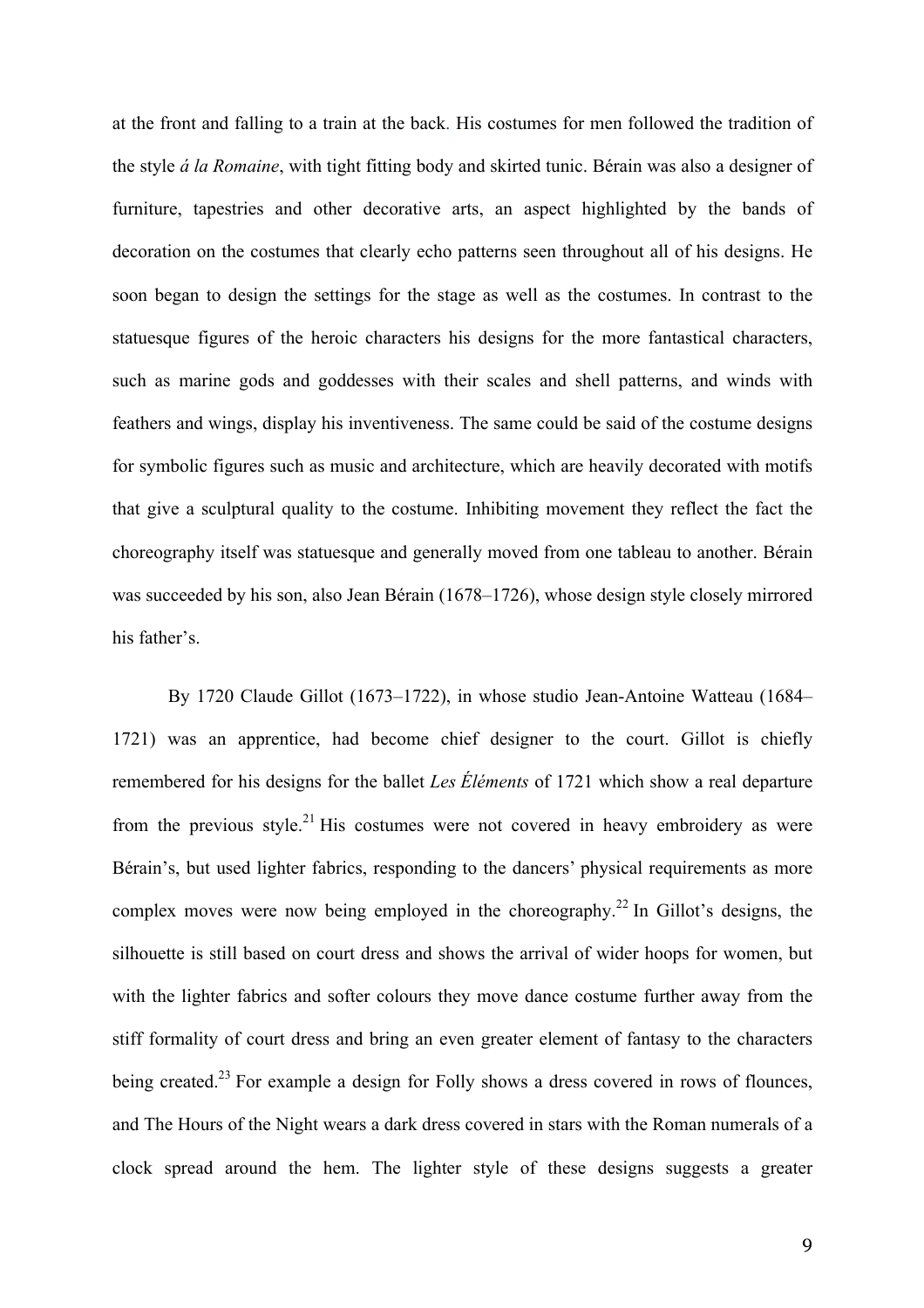understanding of the dancer's needs; however, Gillot still tended to exaggerate the male *tonnelet* for noble characters, taking it almost to the dimensions of the female hoops. This mirrored the power to dominate physical space previously associated with exaggerated female styles, especially those with wide hoops. This curious, stylized silhouette can be seen across Europe during this period, even being worn by actors for leading tragic roles. The English actor James Quin (1693-1766), known for his work as a tragedian was depicted playing Coriolanus in 1749 wearing a strange extended skirt akin to a *tonnelet*.

In England in the early part of the century ballet was developing along different lines. Theatrical dancing was performed between the acts of plays to divert the audience during lengthy costume or scene changes. These dances were often entirely unrelated to the drama. John Weaver, ballet master and manager at Drury Lane theatre in London and writer on dance, spent his life trying to elevate the status of the art. His most famous production, *The Loves of Mars and Venus* (1717), combined mime and plot with dancing to tell a story and therefore conforms, for the first time, to the current definition of ballet. In his preface he wrote, 'I have endeavour'd to enter into the Characters, I represent and describe their Manners and Passions by proper Actions and Gesture suitable to the Fable.<sup>24</sup> An engraving by Canaletto (1697–1768) of the 1758 production of *Le Turc Genereux* in Vienna gives a fair impression of Weaver's gestures in action (Figure 5), and shows how the style continued to influence choreographers such as the Austrian Franz Hilverding (1710-1768) and the Frenchman Jean-Georges Noverre (1727-1810) in successive decades. Gestures were still fairly stiff 'attitudes' with arms based upon French *dance noble* style. Weaver chose the accomplished and popular dancer Hester Santlow (*c.*1690-1773) to dance Venus, and the production was staged at Lincoln's Inn Fields by John Rich (1692–1761), a champion of such hybrid performances that alternated serious scenes with Harlequinades, grotesque episodes, dance, and song.<sup>25</sup>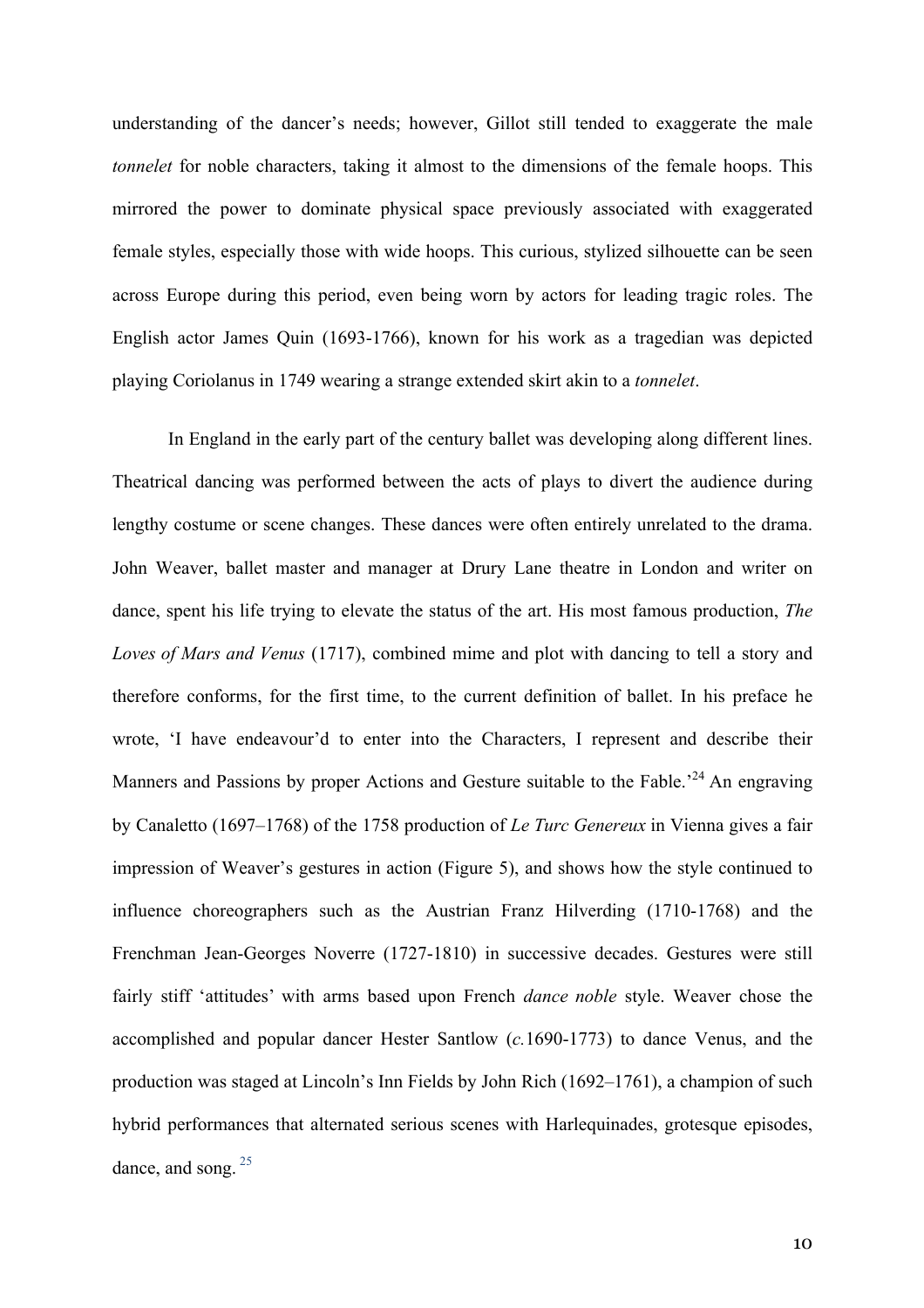Italian *commedia dell'arte*, with its mix of improvised comedy and slapstick, and played by such stock characters as Harlequin, Columbine, Scaramouche and Pantalone, had been a popular draw at the London fairs since the previous century.<sup>26</sup> Popular characters like Harlequin began appearing on stage and remained in demand throughout the century; the manager of Lincoln's Inn Fields Theatre, John Rich (1692-1761), was himself a brilliant Harlequin, as was David Garrick (1717-1779). The dancer Hester Santlow was also associated with the role. Wife of the Drury Lane actor-manager Barton Booth and a celebrated dancer on the London stage, Hester Santlow can be seen in John Ely's portrait of *c.*1720 (figure 6) portrayed as the character she created, a female version of Harlequin complete with slapstick and hat. Harlequine was not a female partner for Harlequin but a solo character in her own right, and Santlow was constantly in demand for her interpretation of this role. <sup>27</sup> John Essex wrote in the preface to his 1728 translation of Pierre Rameau's Le *Maître à danser* (1674-1748)<sup>*'*</sup> the Produce of the many different Characters she represents is the Wonder and Admiration of the present Age […] Besides all this, the Harlequin is beyond Description.<sup>28</sup> Her husband, Barton Booth, tells us: 'She whirls around! She Bounds! She springs! As if Jove's Messenger had lent her wings.<sup>29</sup> Women's technique was at last catching-up with the men's. It is worth noting that two other important French dancer/choreographers, Marie Sallé (1707-1756) and Jean-Georges Noverre both made significant steps in the development of their art after visiting the vibrant dance scene in London.

An engraving of another French dancer who had performed in London, a Monsieur Dubreil (*fl.* 1711 -1733), depicts him dancing le Scaramouche (Figure 7) at the Paris Opéra in 1711.<sup>30</sup> Dubreil's pose makes it evident that French principal dancers who could dance in the comic or grotesque style had already incorporated popular acrobatic techniques into their repertoire to produce a more aerial, elegant form of pantomime. Movements were more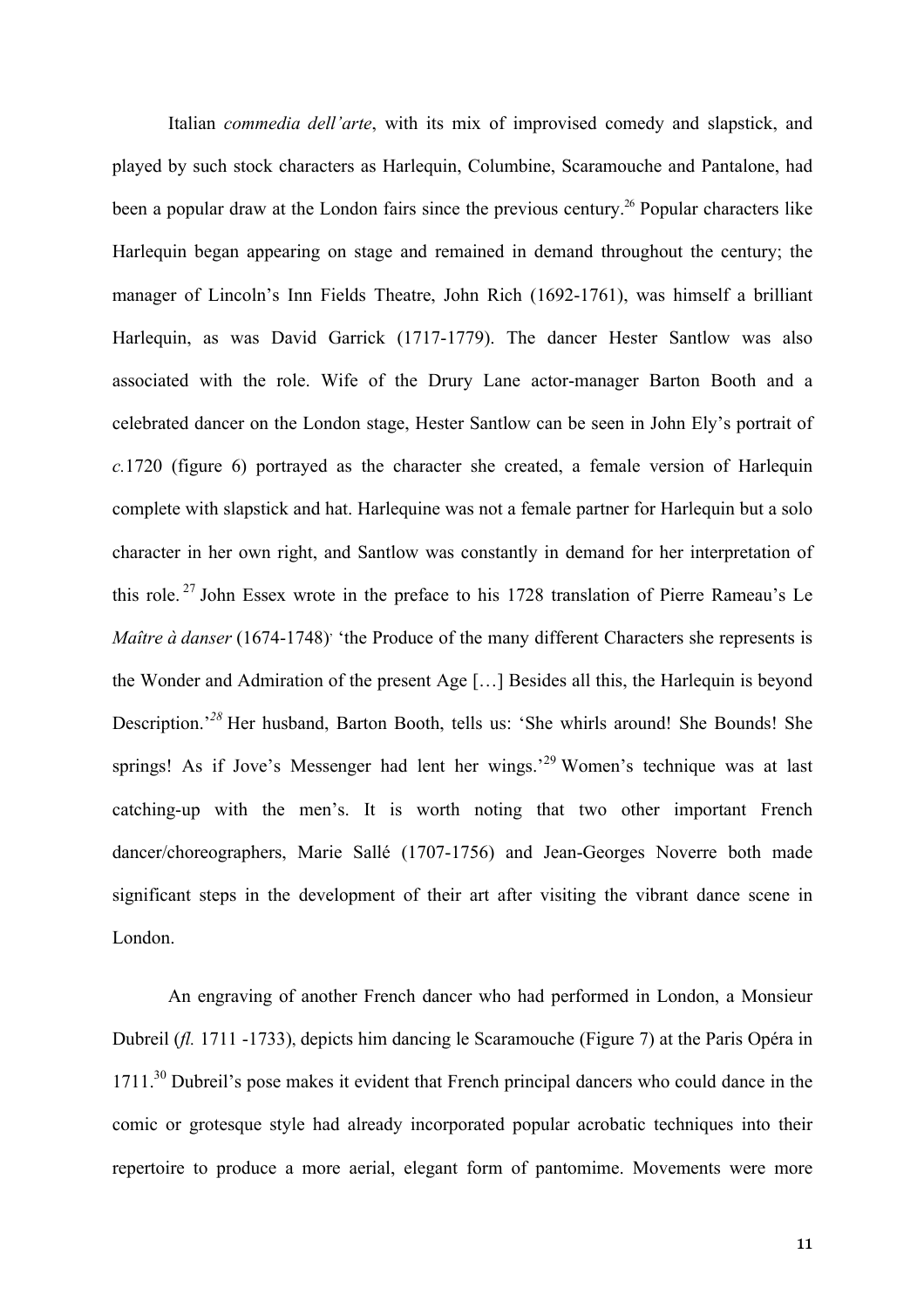stretched and exaggerated, involving greater elevation of both arms and legs, particularly typical in the role of Scaramouche. He is shown wearing a long-sleeved fitted tunic with a soft ruff and knee-breeches without padding, a costume which would have allowed him a much wider range of movement.

French *danse noble*, however, was mainly à *terre* – Rameau claimed that, 'dancing is no more than knowing how to bend and straighten the knees at the proper time'.<sup>31</sup> He was obviously referring to social dancing here though he also mentioned steps used in theatrical dance which are a little more difficult. For example:

*Battements* are movements off the ground made by one foot while the body is supported on the other, and make dancing very brilliant […] *Jetés* can […] be done in another manner which requires more strength in the hop. This is done by rising much quicker, sharply extending the legs, beating one against the other, and falling on the *demi-pointe* contrary to that on which the bend was made. They then have a different name and are called *demicabrioles*. But this belongs to theatrical dancing, only suited to those endowed with a particular aptitude for dancing and who make it their profession […] and for ladies, they should not hop so high. $32$ 

We know from surviving choreographies, mentioned earlier, that *battements*, *jetés, cabrioles, tours en l'air* and even *entrechats six* were already used extensively by male professional dancers. Their costumes allowed considerable freedom for the legs, and generally sleeves were becoming less restrictive which enabled preparation and balance in *jetés* and *pirouettes*. Existing dance notations confirm Rameau's comment that female dancers usually performed far less virtuosic steps than men.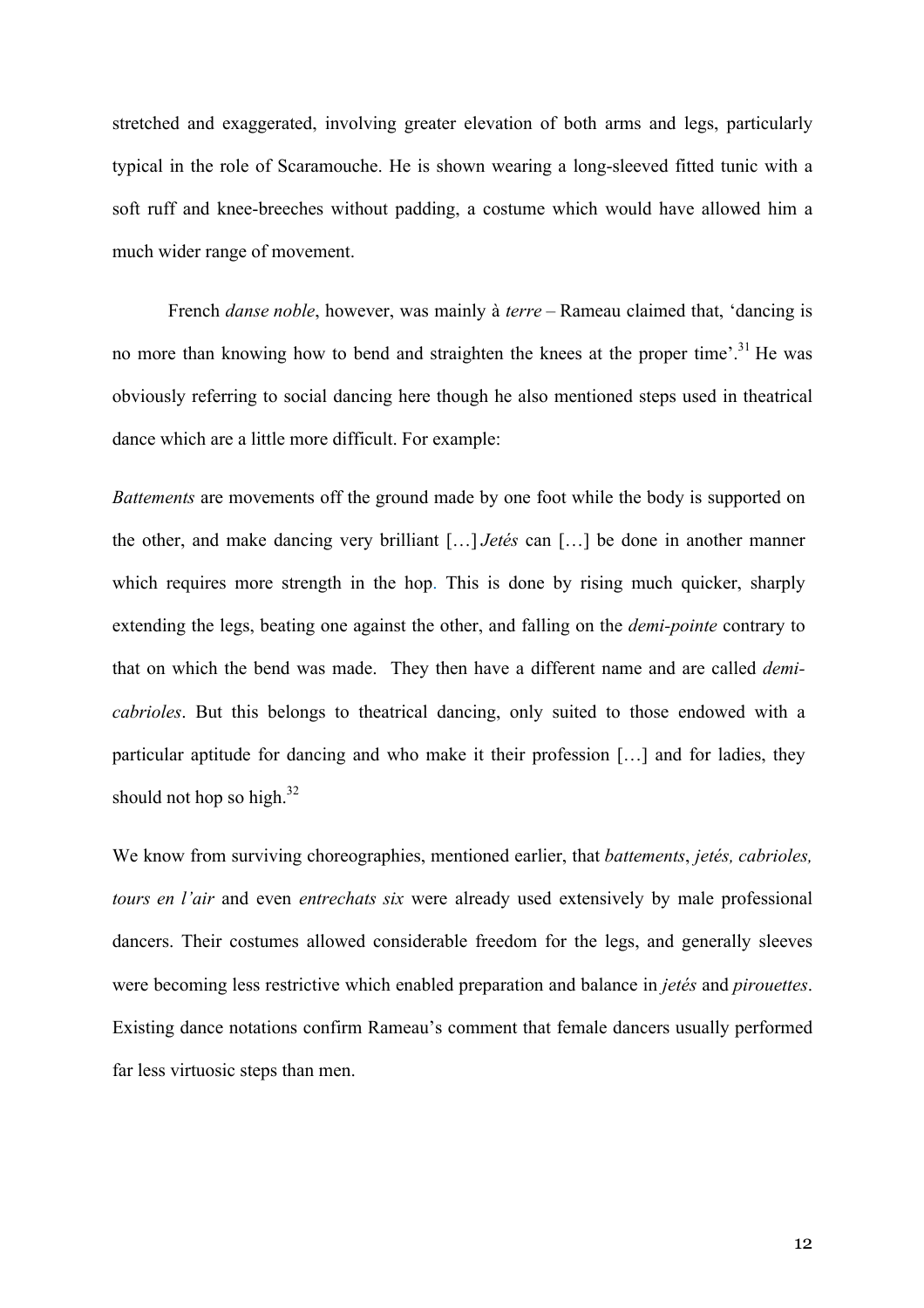By 1725, however, women's footwork had become more complex, incorporating turns and jumps. the illustration by Anthony l'Abbé (*fl* 1688-1738), of a *Turkish Dance* shows English dancer Elizabeth Younger (*fl.*1711-34) dancing cabrioles. <sup>33</sup> Whilst in France Marie-Anne Cupis de Camargo (1710 – 1770), is reputed to have been able to execute the *entrechats quatres* (where the feet are crossed and uncrossed, changing four times during one spring into the air), for which she was renowned.<sup>34</sup> *La Camargo*, as she was known, made her debut in Paris in 1726, having trained with François Prévost (1680–1741) who, in turn, had succeeded Subligny as principal dancer at the Opéra. Complex footwork was obviously difficult in long skirts – the engraving of *Fille de Barquerole dansant la furlana al'Opera* shows one solution in the *forlana* (also known as *furlana)* – a gigue requiring numerous *cuts* (where one foot springs into the place of the other, which is simultaneously raised) and successive backward *chassés*. Here, the dancer is shown wearing flatter, softer shoes on stage, allowing her greater flexibility of the toes and instep. This is a significant practical difference from fashionable shoes which were still stiff and heavy with higher heels, restricting the foot's agility. The dancer is also shown lifting up her skirts to ensure that she did not tread on them while executing rapid *chassés* backwards. *La Camargo* excelled in such virtuosic footwork previously only performed by male dancers, and is renowned for shortening her skirts so that her spectacular footwork could be seen. She also began to wear close-fitting knickers known as *caleçonde précaution*, to preserve her dignity, a necessary addition because at this time women generally never wore such items of underwear.<sup>35</sup>

These are significant examples of how costumes and footwear were beginning to change to accommodate the dancer. Conversely, the 1730 painting of Camargo by Nicholas Lancret (1690-1743) illustrates that a change in the fashionable silhouette for women was being reflected on the stage. Hooped petticoats, known in France as *paniers*, gave width to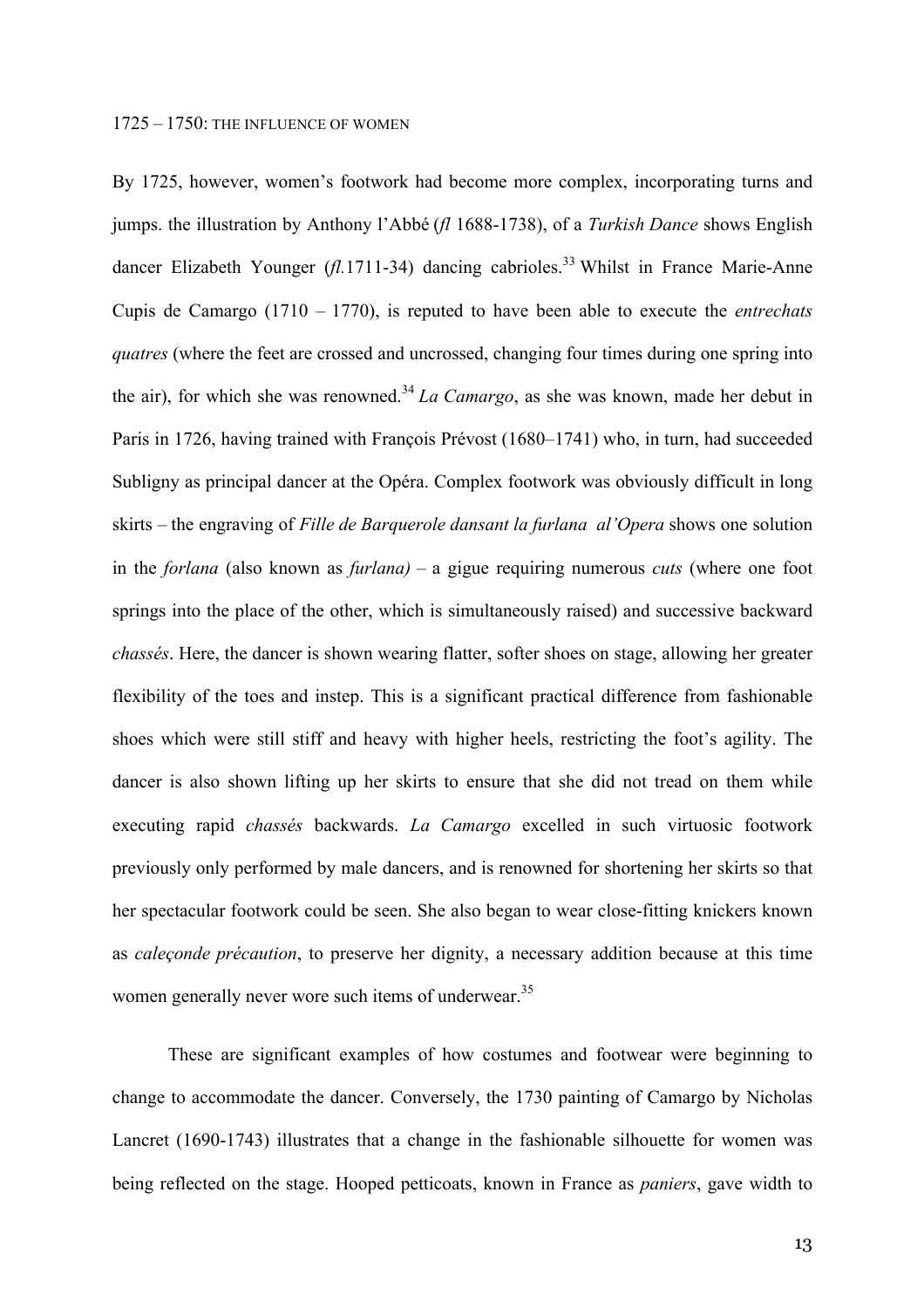the skirt, initially in a bell shape, then flattened front and back through the use of tapes underneath to control the shape. The flattening of the hoops allowed partners in a minuet to bow or curtsey face to face, despite the fact that the tapes increased the width. Hoops gave women greater presence simply through the physical space that they inhabited; for the dancer they lifted the fabric of the skirt away from the ankles and allowed much greater freedom of movement for the feet. During the 1730s stage costumes were still fairly inhibiting and the traditional wearing of masks limited the dancers' ability to represent the emotions of the characters they played. Masks made facial expression impossible and were really only used effectively by comic and grotesque dancers whose costumes allowed them the flexibility of movement to affect and influence the spectators' perception of the mask's expression.

While Camargo excelled at feats of technical ability, another outstanding female dancer of this period, Marie Sallé (1707–1756) who is acknowledged to be one of the first female choreographers, sought to develop the expressive and choreographic possibilities of dance.<sup>36</sup> As the conventions governing dance remained restrictive in France, dancers looked to other courts in Europe for the freedom to develop their art. Many dancers were attracted to London where the lack of state patronage meant that theatre was an entirely commercial enterprise. Furthermore, London audiences were appreciative and receptive to innovation. Foreigners were exotic and intriguing so John Rich imported a great many French dancers, often whole troupes, including notable soloists such as Sallé. Her acting abilities found a natural place in the pantomime tradition in England and she was inspired by the relatively liberal climate she found there. Sallé was notably the first female dancer acknowledged to have both choreographed a production – *Pygmalion* (1734) – and to have danced in it. She is also famously credited as being the first female who 'dared to appear […] without a *panier*, without a skirt […] no ornament on her head: dressed neither in a corset nor a petticoat, but in a simple muslin robe […] in the manner of a Greek statue'. *37*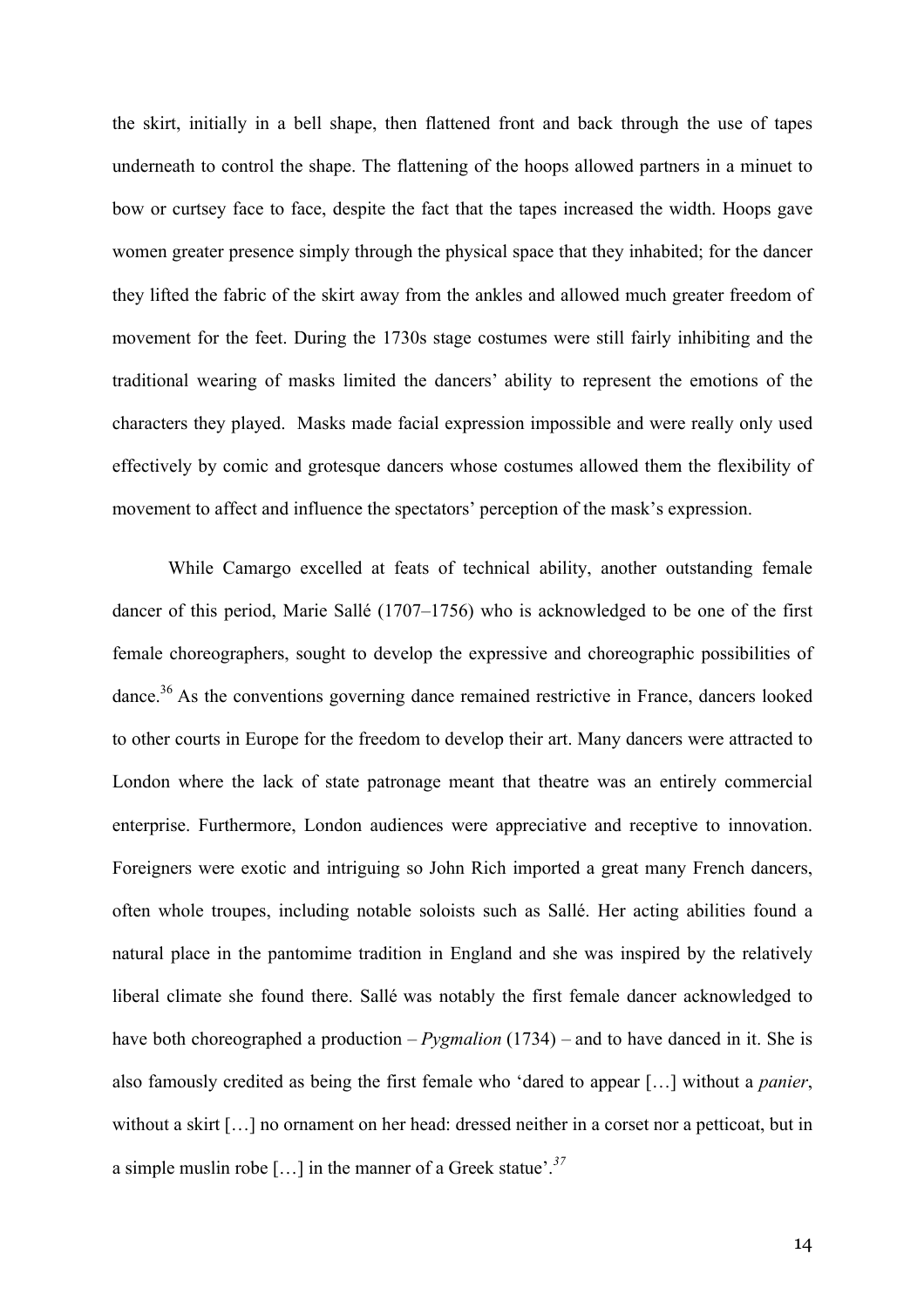There were earlier contenders; Hester Santlow, for example, was described long before in 1723 when appearing as Diana in John Thurmond's '*Masque of Deities',* with:

[...] her hair loose, a Bow in her hand, and a quiver of Arrows hanging at her Shoulders; a Deer skin fastened to her Breast, a Gown of Purple, tuck'd up to her knees with jewels; her legs adorned with Buskins up to the calf, her Dress, tho' careless, handsome; her behaviour free and easy, tho' modest and decent.<sup>38</sup>

The portrait of the dancer Françoise Prévost, (*c.*1680–1741) by Jean Raoux (1677–1734) in her role as a *Bacchante*, also painted in 1723 and now in the collection of the Musée des Beaux-Arts de Tours, gives some impression of this style, although it may only be allegorical and not based upon an actual appearance. It may therefore be more accurate to claim that Sallé was the first '*danseuse seria'* trained at the Paris Opéra to be recorded appearing thus.

Actresses had also been appearing in so-called 'breeches roles' (i.e. dressing as men), for decades. Any costuming that exposed the female form was popular with audiences especially the male segment, as they were given an opportunity to view more of the contours of her body than usual. Criticism from commentators, when it came, tended not to be aimed at the performance, but at the performer if her body was considered to be unsuitable to be viewed in this way.39 Conversely, when men dressed as women this was seen as burlesque, and was considered amusing, with commentary focusing upon the comedy rather than the body.

In London the introduction of the Theatrical Licensing Act in 1737, and the monopoly given to the patent theatres of Covent Garden and Drury Lane for the performance of serious spoken drama, caused problems in the English theatre which particularly affected dancers. Music and dance had always been an integral part of the presentation of plays but the Licensing Act forced unlicensed theatres, in order to survive, to make these elements a much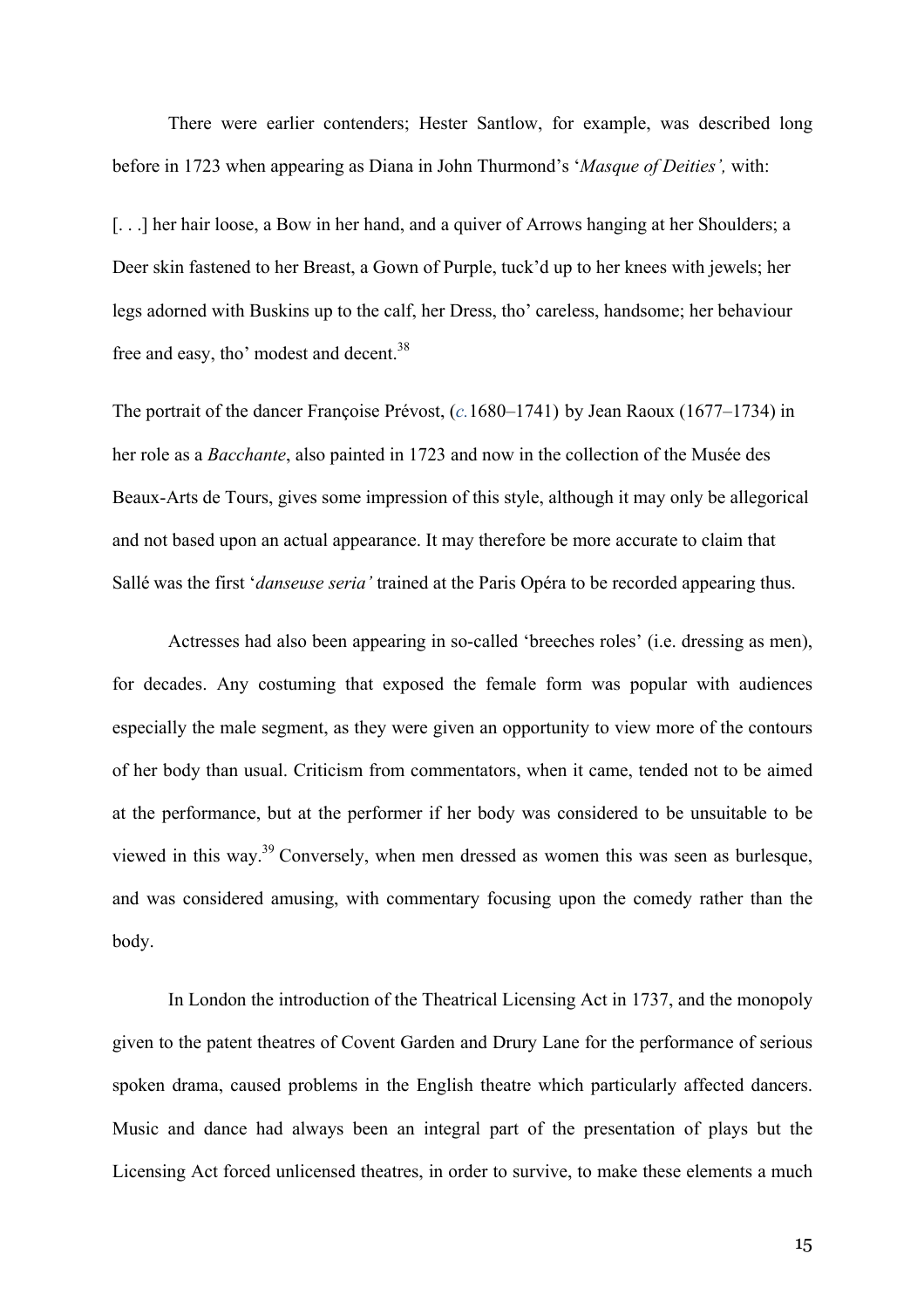greater part of the evening's entertainment. By dividing the musical presentation into two parts, a play could be performed "gratis" (ie: without charge) in the interval; the legal rules circumvented with pantomimes useful as afterpieces. Such independent theatres also capitalized on the public taste for tumblers, rope dances, burlesque acts and the Italian *commedia dell'arte* troupes previously enjoyed at the London Fairs. These entertainments began to fill the vacuum left by the Licensing Act's ban on serious drama. Grotesque dancers used their exaggerated movements to great comic effect, and slapstick or harlequinades began to fill the unlicensed English theatres. Such dances are depicted in Gregorio Lambranzi's (fl. 1716) *Nuova e curiosa scuola de' ballitheatrali* (Figure 7) published in Germany in 1716.<sup>40</sup> This tradition of antimasque or grotesque dancing was well-established in England and was very popular. Its comic and acrobatic style satisfied public expectations of skill and virtuosity on stage. This change of emphasis in theatre programming had a significant effect on the development of dance. When Drury Lane presented serious drama, dancers who wished to continue working there were forced to accept acting roles. Whilst many actresses had modest dancing proficiency, for professional dancers acting ability now became a desirable skill. This was a radical step, one which led to a phenomenon which would now be referred to as the *dancer-actress*, in the tradition of Hester Santlow.<sup>41</sup>

'One great leap' for dancers, with the rise of pantomime and a new genre soon to become known as *ballet d'action*, was the emerging role of the *demi-caractère* dancer. This term denotes a fusion of the *danse noble* technique with the more athletic steps and movements of the *commedia* and grotesque styles. *Demi-caractère* roles were often danced by young performers on their way up through the ranks. These roles required the same range of technique and style expected from the *seria* dancer but they allowed for a more diverse range of steps and movements as a contrast or support to the main serious roles. Martello's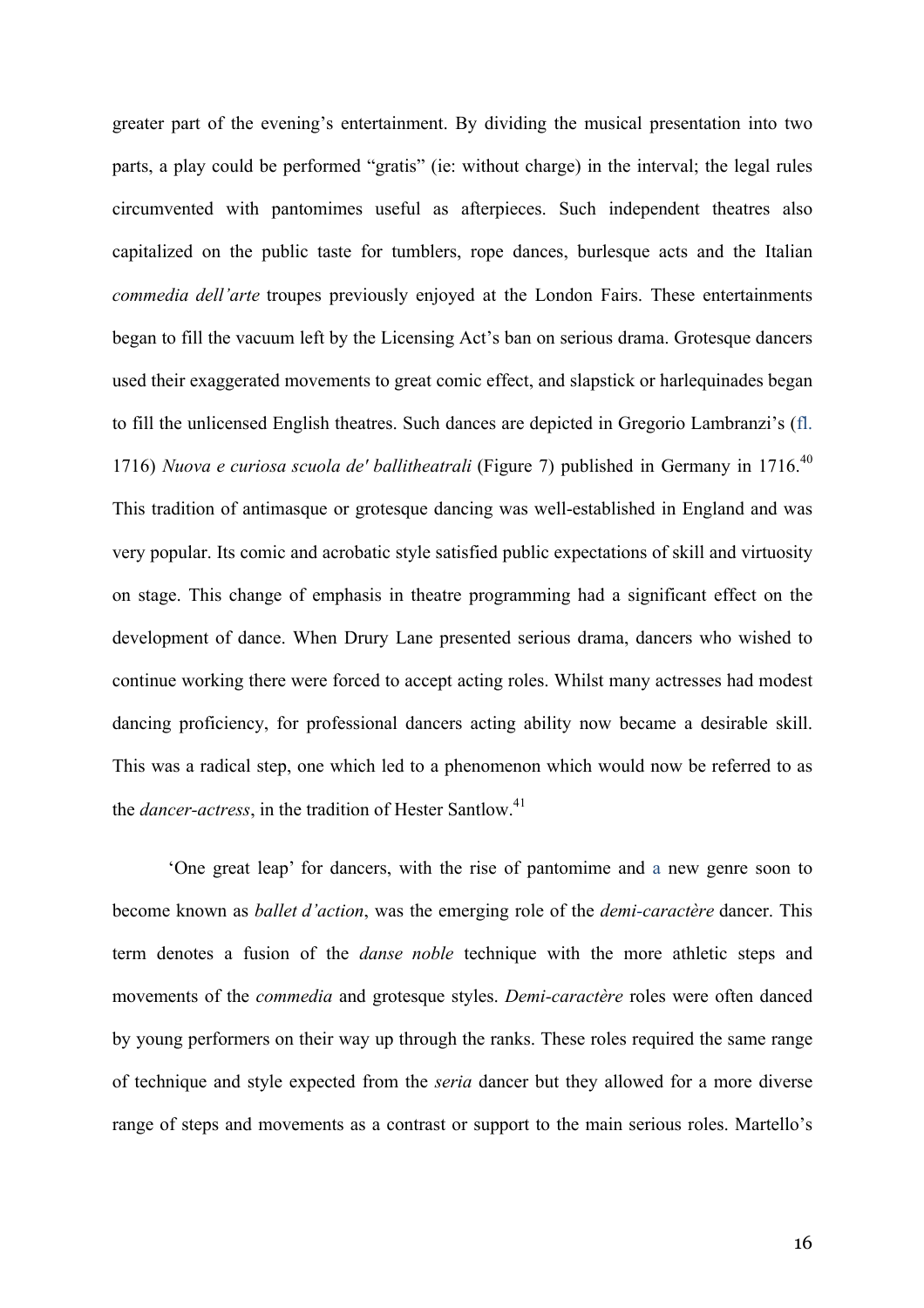description of Italian dancing describes techniques becoming fashionable in *demi-caractère* dancing:

(He) displays his spirited dance with great precision; he jumps in the air and there performs nimble caprioles. He comes down on the boards very lightly, on the points of his feet and barely touching the planks he reascends […] This […] type of dancing, which is displayed more in the air, is similar to flying. $42$ 

In 1748 Jean-Baptiste Martin (1659-1735) became costume designer for the Opéra, bringing with him the spirit of the Rococo.<sup>43</sup> Although still highly decorated, his costume designs appear much lighter, ribbons and pale colours have replaced heavy embroidery.<sup>44</sup> Martin's *demi-caractère* figures demonstrate a *joie de vivre,* with the men in coats and waistcoats, closer to fashionable dress in their lines. He can be credited with introducing the French peasant to the stage, but not in any form that would be recognizable as someone who ever kept animals or milked a cow. Other more exotic characters, Chinese roles for example, could only be recognized from perhaps one item - such as a hat - or from their gestures and stance, since the main part of their costume followed the overall signature style of the period. As before, no attempt was made at accuracy, the desire was to evoke the exotic through adding small touches to a set style of costume. All the women wore wide hoops, and for the male *dance noble* characters, their *tonnelets* had swelled to enormous proportions. As Scaramouche was now not the only role where legs and arms were being lifted higher, the old-style costume designs of the Paris Opera had to respond.

## 1750 – 1775: *BALLET D'ACTION*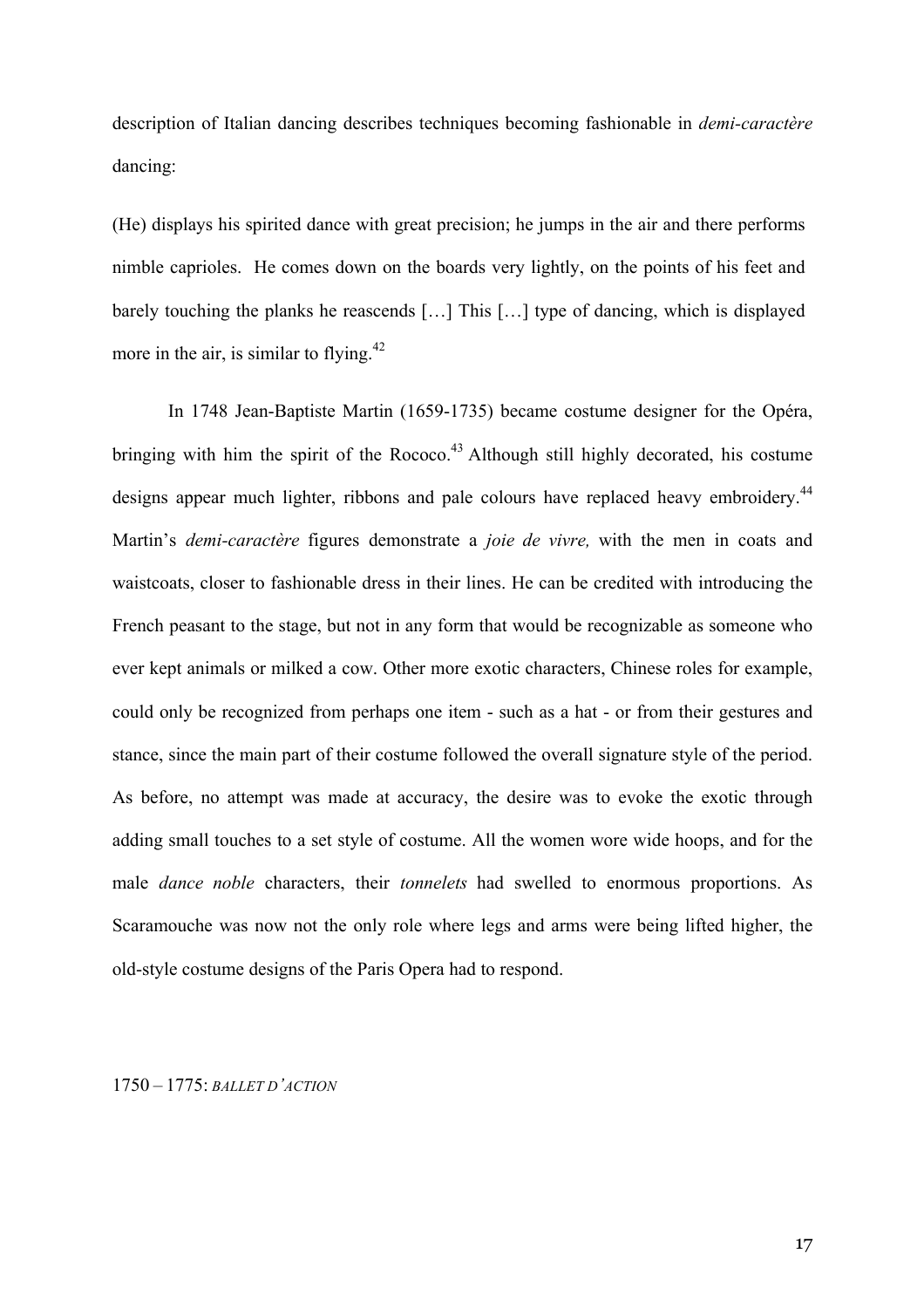Stage costumes at the Opéra trailed behind the innovations in dance in terms of practicality and suitability for the more natural dance style being employed, especially by the *demicaractère* dancer. Performances at the *Opéra* still had to conform to the pattern set by the Royal court as it was the king who sponsored the company. However, some choreographers who had worked outside this narrow milieu began to publicly question the fixed style which this created. One such was Jean-Georges Noverre, who was one of the greatest innovators of ballet style in the century<sup>45</sup>. In 1760, he lamented:

Greek, Roman, Shepherd, Hunter, Warrior… Laughs, Tritons, Winds, Fires, High Priests … all these characters are cut to the same pattern and differ only in colour and the ornaments which a desire for ostentatious display rather than good taste causes them to be bespattered.<sup>46</sup>

Noverre was first invited to bring a company to London in the early 1750s, by the new manager of Drury Lane, the celebrated actor David Garrick (1717–1779). Garrick's more naturalistic acting was replacing the antiquated declamatory style and was similar to Noverre's views on more expressive dancing. Despite the anti-French riots which destroyed his production of *Les fêtes Chinoises* in 1755, Noverre's time in England, working in Garrick's library, confirmed his determination to develop the new genre *ballet d'action* in which a story could be told clearly and comprehensively through dance and music alone – just as Weaver had tried to do earlier in the century. Noverre returned to London on several further occasions, both to Drury Lane and to the King's Theatre Haymarket, known as the Italian Opera House, where opera and ballet were performed. In 1760 he published his manifesto in the form of *Lettres sur la Danse, et sur les Ballets,* addressed to an imaginary correspondent, allegedly Jean Dauberval (1742–1806), which was a clarion call for reform. As a choreographer Noverre was keen on depicting realistic narrative and emotional range. He complained that dancers in Paris found themselves trapped in the stiff conventional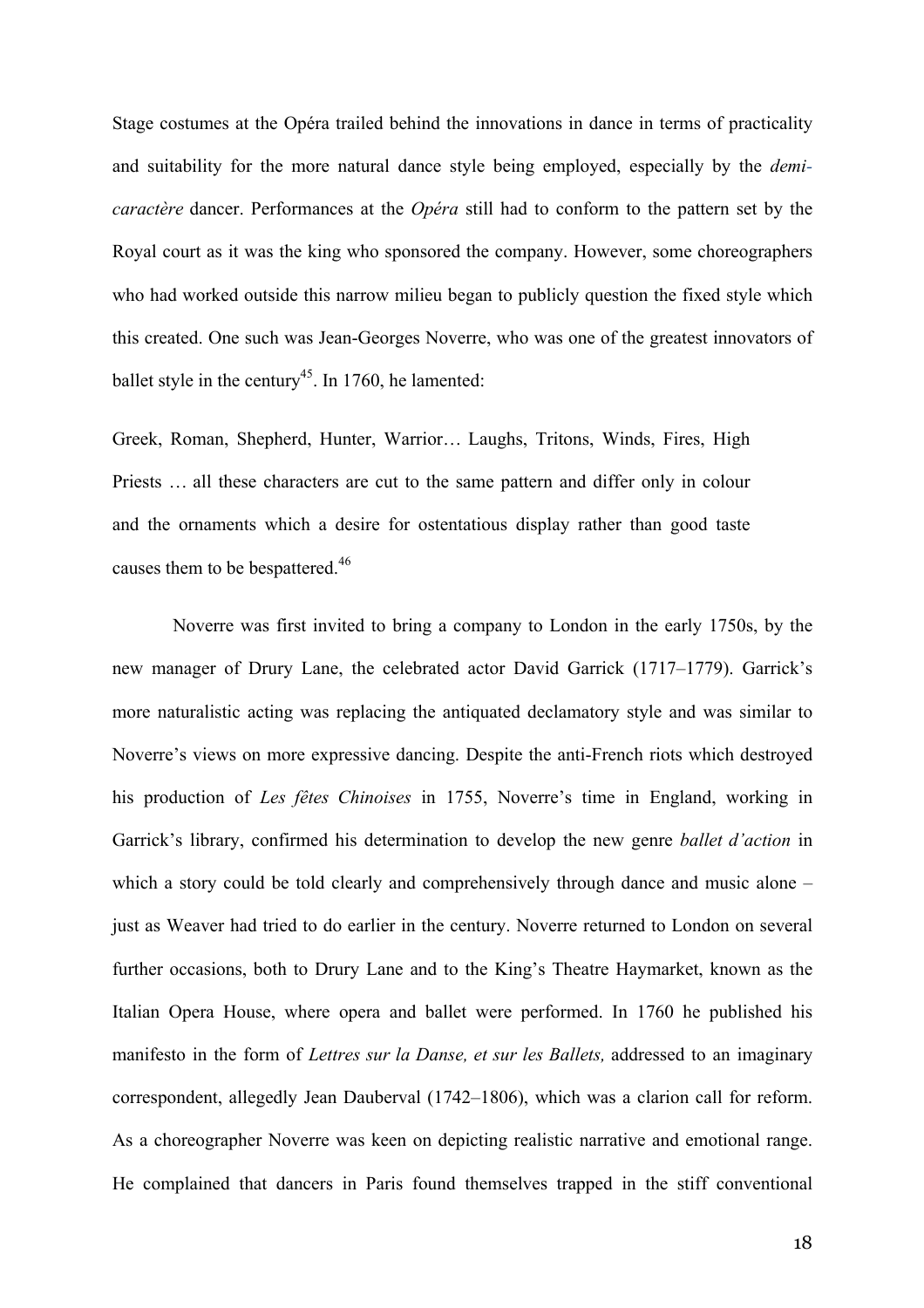costume designs of previous decades with elaborate headdresses, rigid *tonnelets* and excessive decoration. Such conventions were still rigidly adhered to, although somewhat modified for the freer arm movements required for gesture.

By the middle of the century the chief costume designer at the *Opéra* was Louis-René Boquet (1717–1814), who also designed entertainments for the traditional environment of the royal court. His style dominated French costume design for most of the second half of the century.47 Many of his drawings survive in the *Bibliothèque de l'Opéra* in Paris; they have a light, fresh style, with a real sense of movement. However, the feeling of movement his drawings imply seems at odds with the greatly exaggerated hoops and *tonnelets* worn by the principal dancers, with their decorations of embroidery, swags of flowers and fabric that echoed the fashions of the court. There was still little attempt to suit the style of the costume to the character being played, and foreign dress was barely hinted at, if acknowledged at all.

Noverre reacted strongly against this outmoded style of costume, praising performers who 'discarded *tonnelets* or those stiff *paniers* which deprive them of all freedom' and made them 'resemble, as it were, an ill-contrived machine'*. <sup>48</sup>* Noverre's ideas were almost certainly influenced by the general growing fascination with the scientific advances which contributed to this part of the eighteenth century being termed 'The Age of Enlightenment'. Noverre strongly endorsed Weaver's lectures on the *Anatomical Workings of the Human Body* in his own *Lettres;* which he may have encountered through his teacher, Louis Dupré (1690–1774), who had played the role of Mars in Weaver's seminal work *The Loves of Mars and Venus*. <sup>49</sup> Noverre wrote that, 'in my youth I studied osteology which I have found of great advantage in my teaching. This art has taught me […] the bony structure of man and the levers and hinges which govern its play'.<sup>50</sup> Studying anatomy had revealed to man that, although he was formed in the image of God, the human body was, in fact, the kind of complex machine to which Noverre alludes. Dupré was responsible for the young Noverre's first professional

19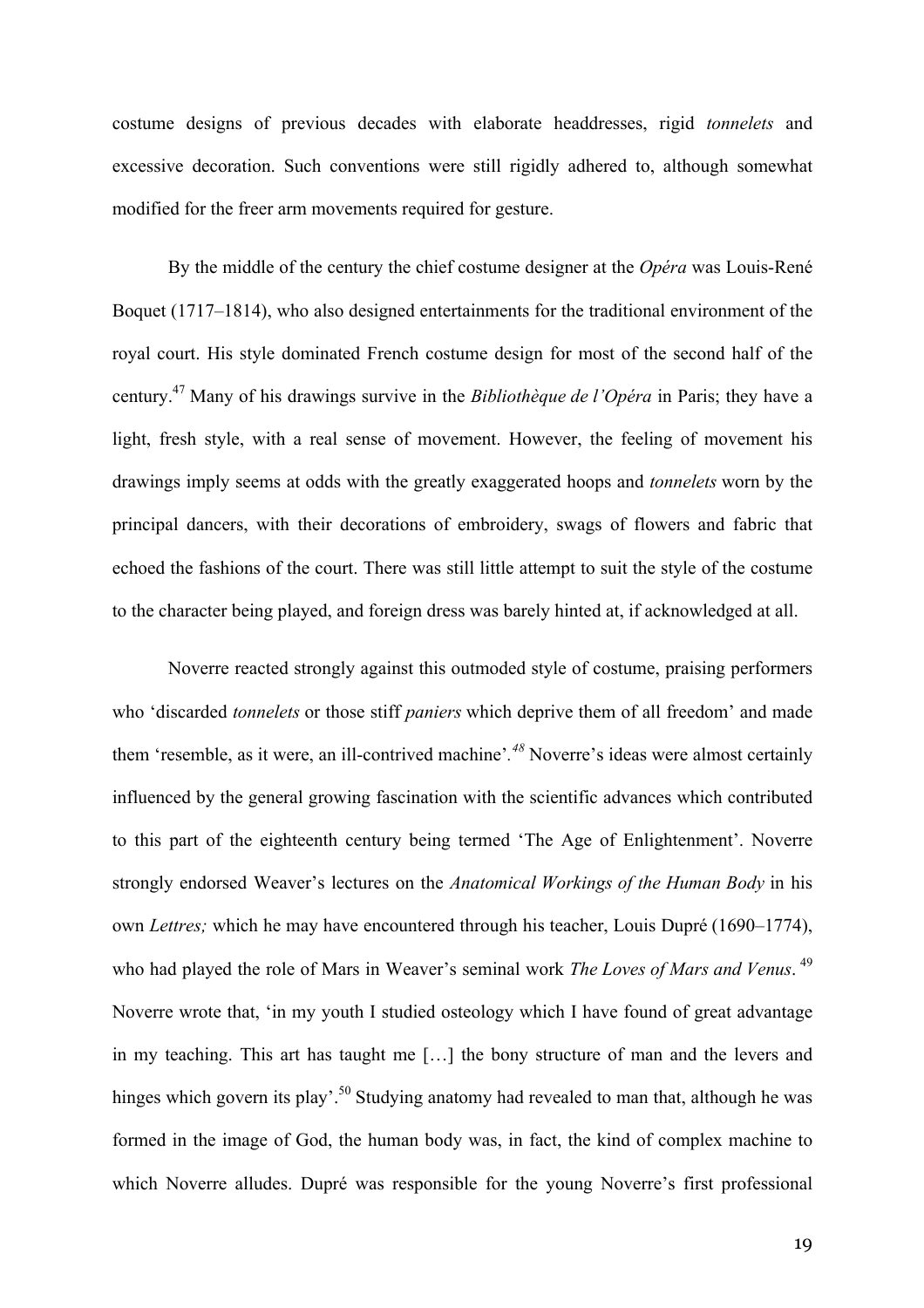engagement at the Opera Comique in Paris, and is thus a significant link between Weaver's ideas, possibly even his writings, and Noverre who later affirms in his *Lettres* the importance to a dancer of a knowledge of the mechanical workings of the body. That two significant dancing masters, one in England and one in France, proclaim the essential link between anatomy and movement for the first time in print, demonstrates its place in the development of dance technique.

Noverre believed that the only way to try and develop his ideas of more natural movement and 'Ballet pantomime' was to move away from Paris; first within France at Lyons, and then in Stuttgart (where he was joined by Boquet). Here, the extravagant patronage of Duke Carl Eugen (1728–1793) of Württemberg allowed him to create productions on a grand scale, using the best composers of the time, notably Christoph Willibald Gluck (1714–1787) and Wolfgang Amadeus Mozart (1756- 1791). By this time many of the courts across Europe had set up ballet companies in imitation of the French court, to where prints of Boquet's designs were widely circulated. In Sweden King Gustav III, a patron of the arts founded the Royal Swedish Opera and the Royal Swedish Ballet under the umbrella of the Royal Theatre. Some of the few surviving ballet costumes from the eighteenth century are to be found in the Drottningholm theatre museum in Stockholm.<sup>51</sup> It is fascinating to observe that the richness of the colours, fabrics and embroidery, combined with the elaborate gold and silver decoration that would have shimmered and glistened in the candlelight, were really as spectacular as the designs would suggest.

By the mid-1760s a more athletic, aerial dance style had developed from the livelier, more acrobatic, Italian manner of dancing, as described earlier. This style evolved from the athletic leaps and exaggerated postures represented in the caricatured personas of the *commedia dell' arte* tradition, and as a result of the more natural dramatic expression required by *ballet d'action.* Such change meant that the existing style of costume design was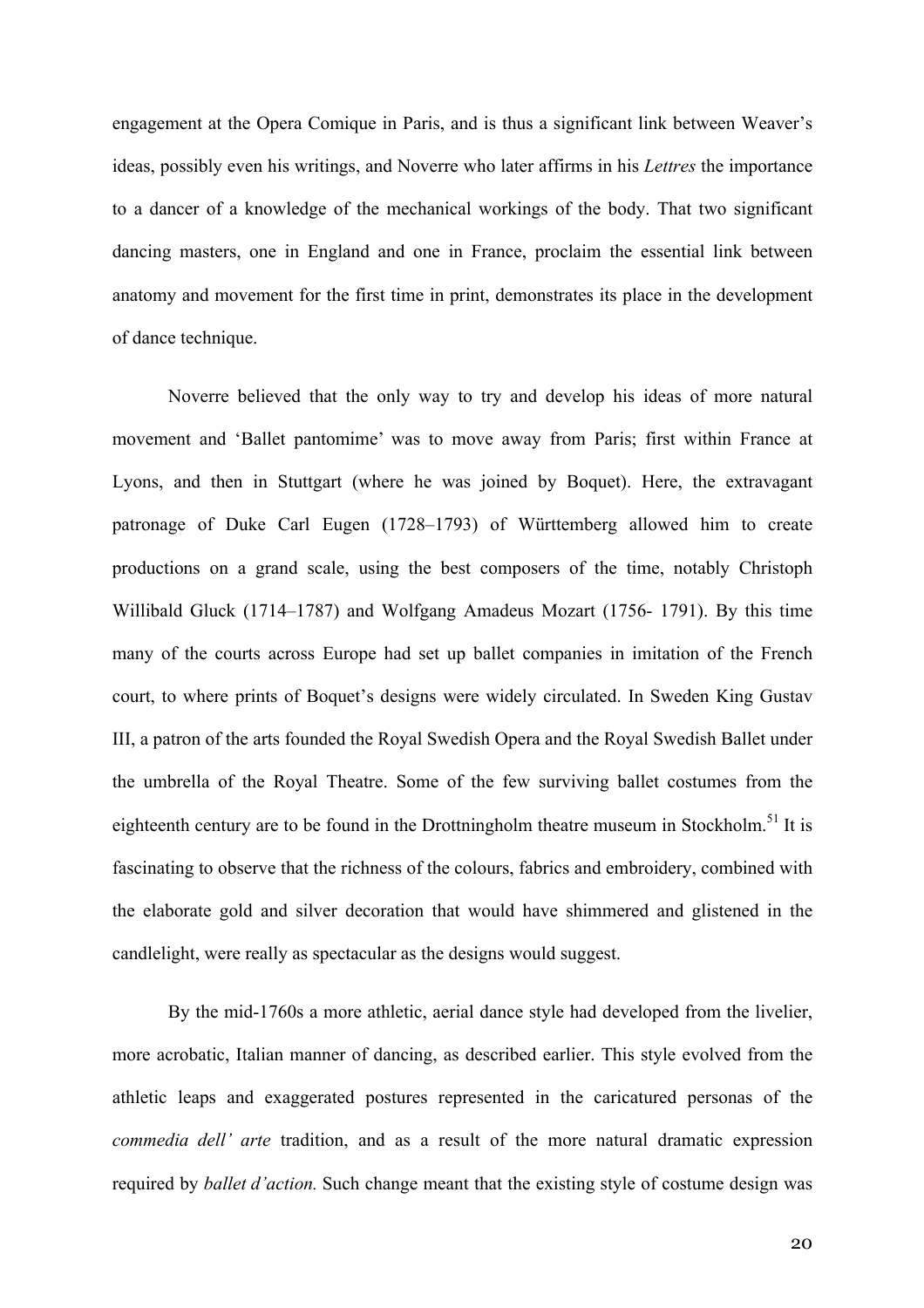no longer appropriate. Noverre, as we have seen, favoured abandoning stiff *tonnelets* which he claimed would 'transport[… ]the hip to the shoulder and conceal all the contours of the body' and he highlighted the crucial connection between fashion and function when it comes to dance and acting, 'If the style of a ridiculous costume annoys the dancer so that he feels overcome by the weight of his clothes to the extent of forgetting his part, how can he act with ease and warmth?' <sup>52</sup> Following Noverre's advice, his pupil Dauberval championed *ballet d'action,* helping it evolve with more natural costumes, gestures and facial expression, thereby allowing a greater range of movement and storytelling to be exhibited. It was perhaps Noverre's influence that led the young Maximillian Gardel, dancing as an understudy, to finally abandon both mask and wig in his triumphant debut as Apollo in the 1772 revival of Rameau's *Castor et Pollux*. 53

It is difficult to imagine what these performances looked like because very few images survive. Dauberval was depicted with Mlle Allard (1738–1802) in a *pas de deux pantomime* from the opera *Sylvie* in the painting of 1766 by Louis Carrogis Carmontelle (1717-1806) which became a popular print by Jean-Baptiste Tilliard (Figure 8). The dancers are shown in a woodland setting, where Allard as the nymph, who only a moment before had been scorning the advances of her admirer Dauberval, has now become aware of the torment she has caused and is turning slightly towards him. Dauberval, meanwhile, is looking away, hopeless, despairing of ever touching her heart. It is a moment of deep emotion. Their costumes show the changes which have been taking place; his *tonnelet* has become a swathe of fabric around his hips, merely suggesting a similar shape. His shoes are flat and supple, possibly made of leather, while the heels on her shoes are considerably reduced, as are the hoops beneath her skirt.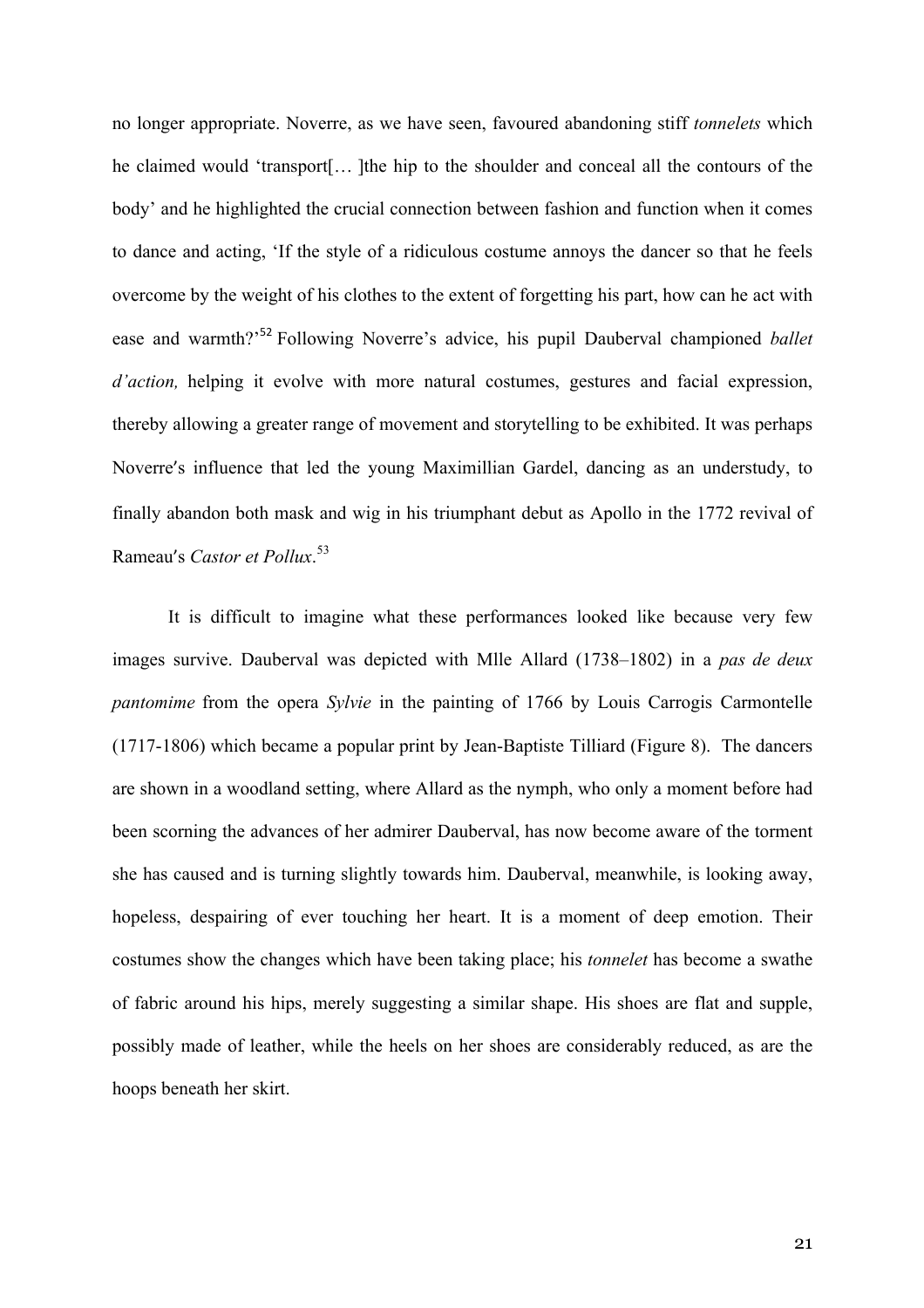It is interesting to compare the image from *Sylvie,* where the performers have been placed in a more naturalistic setting, with the engraving by Francesco Bartolozzi (1727-1815) of *Jason et Medée ballet tragique,* published in London in 1781 by John Boydell (Figure 9) which satirizes the ludicrous unsuitability of some costumes still being worn by many dance companies. Bartolozzi's image shows musicians in the pit and the dancers on stage frozen in a moment of high emotional drama. The style of gesture would seem to be similar to that depicted in *Sylvie,* but their costumes, hoops for the two women and a wide *tonnelet* for the male lead, strike an incongruous note for such a dramatic and affecting story and for such extreme gestures. *Jason et Medée*, one of Noverre's most important creations, was first performed in Stuttgart in 1763; the version depicted in Bartolozzi's engraving was the London production – the creation of Gaetan Vestris (1729–1808).<sup>54</sup> Vestris is shown dancing the leading role of Jason, gazing up and posed in the stock Weaver attitude of astonishment while, to the left, Giovanna Baccelli, (*c.*1753-1801) as the nymph Creuse, recoils in terror from Medée, danced by Adelaide Simonet ( $c$ .1776 –  $c$ .1791), who clutches a dagger. <sup>55</sup> This tale of passion and murder was quite shocking to the audiences of the time and marked a new departure in storytelling through dance.<sup>56</sup>

### 1775 – 1800: REVOLUTION AND ROMANTICISM

In 1776 Noverre achieved his ambition to be appointed ballet master at the *Opéra*, the highest and most prestigious position available to a choreographer. However, the appointment been made at the command of his former pupil Marie Antoinette, now queen of France, and without attention to precedent. This caused much discontent and his tenure was not a happy one; he resigned in 1781. This underlying resentment towards Noverre had caused him many problems, not least from some of the star performers such as Mlle Guimard (1743 – 1818).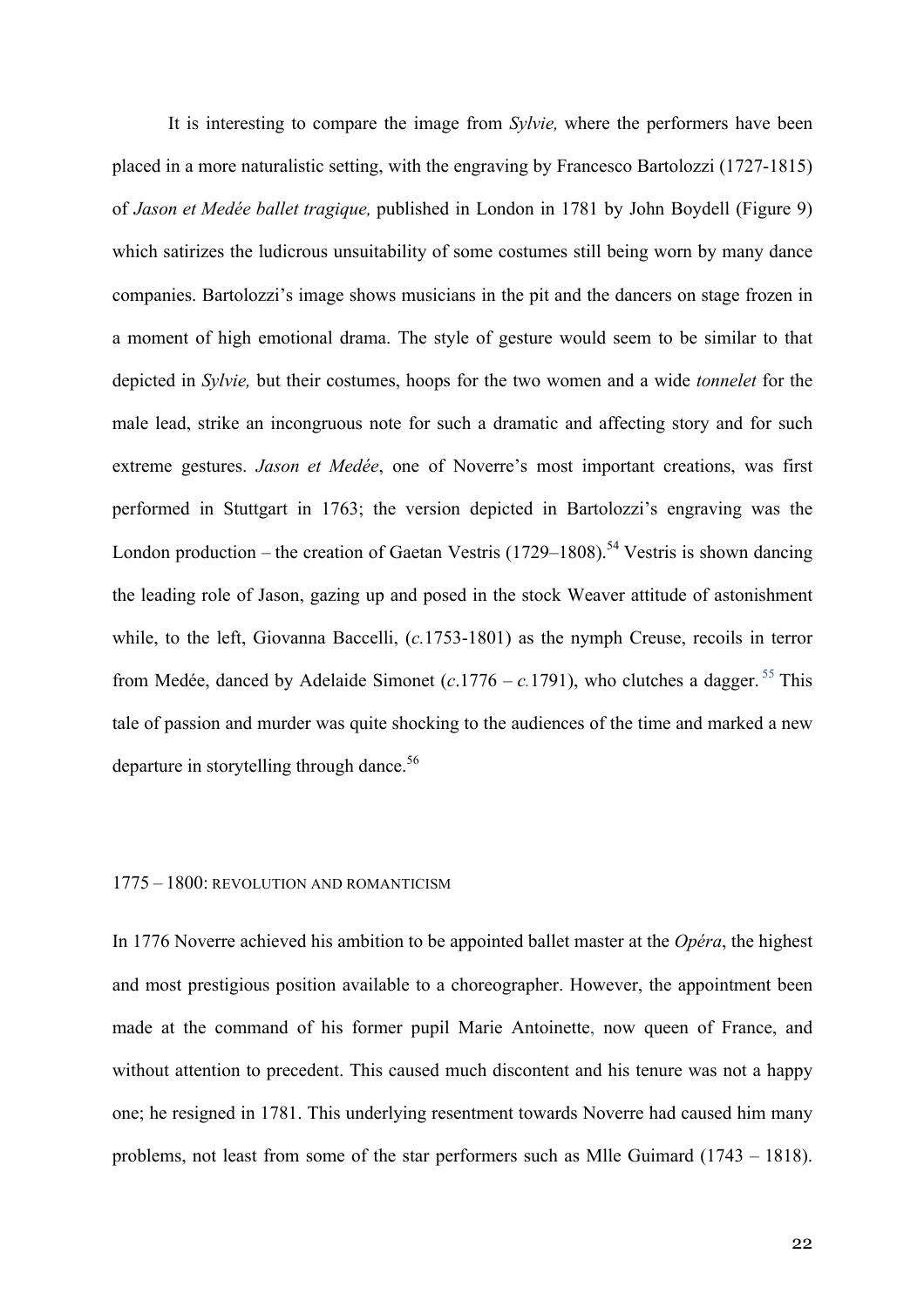She had risen from humble beginnings to become a talented and popular principal dancer. She counted aristocrats among her lovers, whose allowances allowed her to live in some splendour. Guimard was strong minded and very aware of her public and what she felt they expected from her, especially when it came to her costumes. She had no interest in wearing character costumes required by Noverre, believing that she looked best in pale colours, and her desire to control the designs produced for her by Boquet brought her into direct conflict with him.57 In 1770, dancing the part of Creuse in Noverre's ballet '*Jason et Medee'* in a pale dress, she had used muslin petticoats instead of hoops to give volume to the skirt, and it has been suggested that this may have inspired the style of tutu for '*La Sylphide*'. <sup>58</sup> In the finale of the same ballet she appeared as a shepherdess in a costume completely out of keeping with the other dancers. Her chosen style of dress, with the outer skirt pinned up to reveal a petticoat of a different colour, was considered audacious. It had been seen before at the *Comédie-Italienne*, but never at the *Opéra* and in the next few days, in a city always ready for the next craze, everyone in Paris had taken up the style and was wearing their own '*Robe à la Guimard*'.

By the 1780s fashionable dress was reflecting the move to neoclassicism, with a slimmer line to female dresses and a rising waistline. The change can also be seen in costume for the ballet, as female dancers begin to appear, sixty years after the infamous experiments by Santlow, Prévost and Sallé, without *paniers*, in dresses made from flimsier fabrics that revealed more of their bodies and allowed much greater freedom of movement. Such changes led, in turn, to the wearing of flesh-coloured tights, a combination of knickers and long stockings – moves to preserve the dancer's modesty.<sup>59</sup> This innovation is often attributed to Maillot (*d.* 1838), a costume designer at the *Opéra* in the early-nineteenth century, but Guimard, and the French dancer Charles Didelot (1767 – 1837) are both known to have worn them long before in the 1780s and 1790s. Dancers adopted flat pumps, a style which though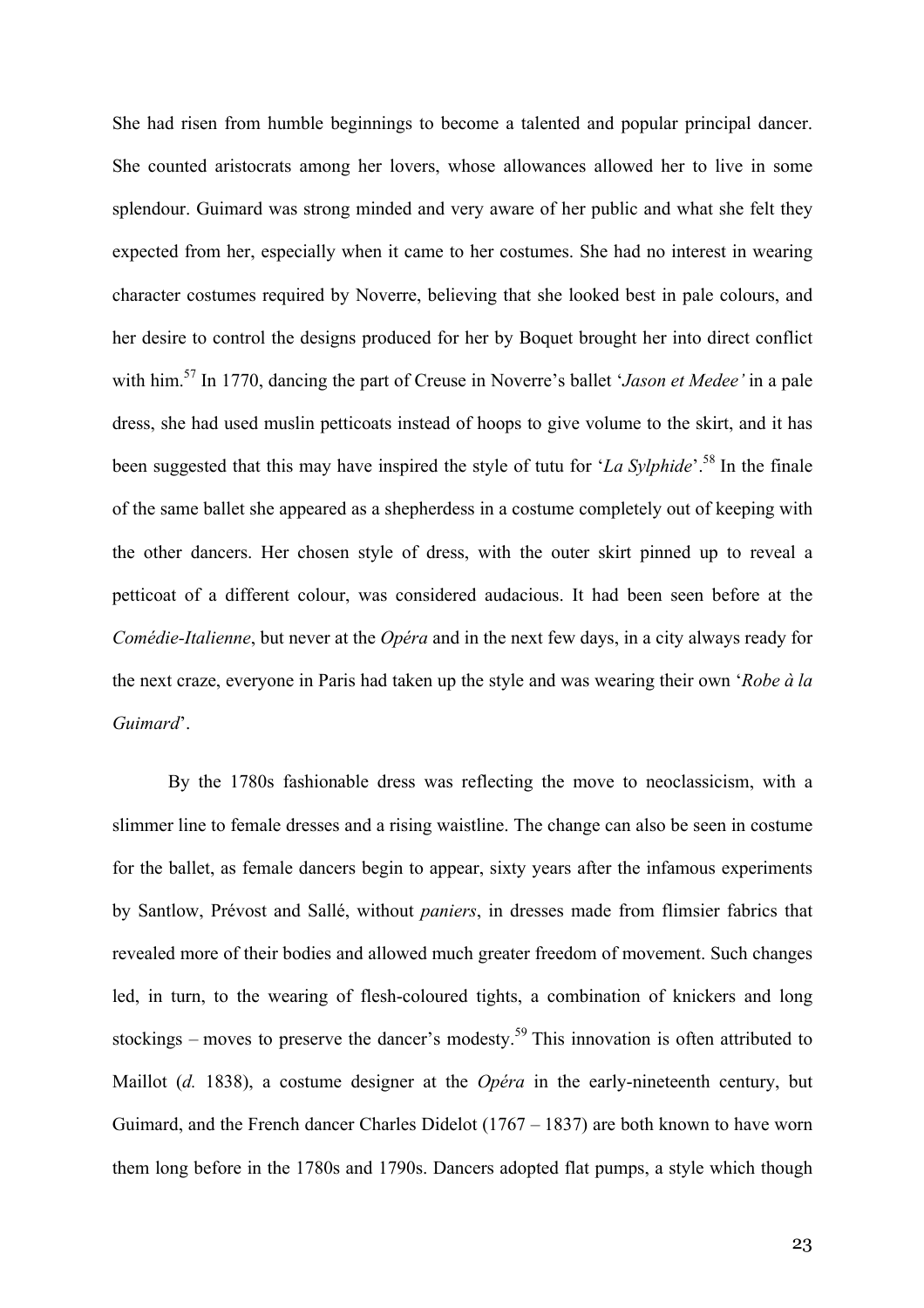fashionable, evoked the type of footwear which had been worn since the beginning of the century by circus performers and acrobats, the soft leather giving suppleness and grip.<sup>60</sup> They were far more practical.

In 1789 in Bordeaux, just two weeks before the storming of the Bastille and the outbreak of the French Revolution, Dauberval produced his radical ballet *La Fille mal gardée* in which, for the first time, ordinary mortals, not deities or heroes, were the main protagonists. <sup>61</sup> In a bucolic setting, the story revolved around five credible country characters, which in itself was a significant departure, with a plot free of any artificial theatrical effects. It employed action which needed no explanation beyond that of the gestures used by the dancers. This comic ballet revolved around a mother's attempt to marry her only daughter to the witless son of a rich landowner. The daughter, who is already in love with another young man, has other ideas. Dauberval intended that the part of the mother, la Veuve Ragotte (Simone in modern versions), should be played by a man and in the first production it was danced by the popular comedic dancer, M Brochard (dates unknown).

Another print by Bartolozzi (Figure 10) provides some evidence of how the costumes used in this production might have looked. Gaetan Vestris's son Auguste (1760–1842), who had made his debut when he was twelve, had begun to perform in a new style of costume more evocative of the ordinary citizen comprising a simple jacket, shirt and breeches, a style which permitted greater virtuosity and a higher leg line. The young Vestris was noted for spinning endlessly in effortless pirouettes and for high leaps, one spectator remarking that 'he rose towards the sky in such a prodigious manner that he was believed to have wings.<sup>562</sup> Like many dancers in this period he performed in London as well as Paris on several occasions and his celebrity resulted in a range of images. The London prints show how dance was changing. The noble style, of the elder Vestris, with its bulky *tonnelets* had slipped gradually out of fashion, although the new, more athletic dance style exhibited by the younger Vestris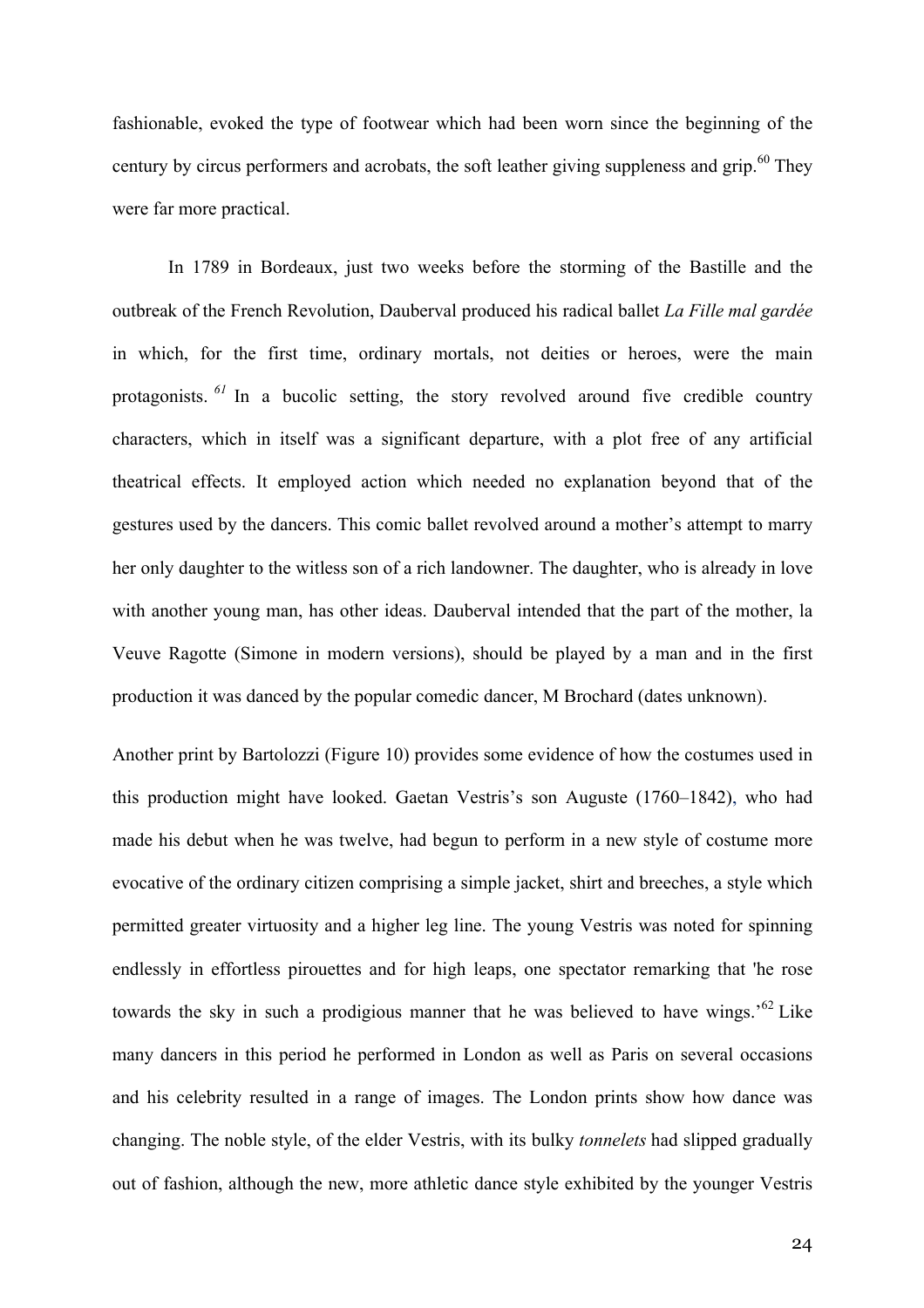was not universally admired, with critics alluding to performing monkeys, and remarking that 'a goose [could] stand on one leg too'.<sup>63</sup> The criticism may have been in part because many women in the audience enjoyed the vigorous display of his physical charms. This liberation in dance style is recorded in Gennaro Magri's (*fl* 1779) treatise, *A Practical & Theoretical Treatise upon Dancing* (1779) in which he redefined the positions and steps used in dance, which now included aerial and forced or exaggerated positions for both the legs and the arms, made possible by lighter, less inhibiting costumes. <sup>64</sup>

On the London stage, Rose Parisot (*c.*1775–*c.*1837), frequently wore costumes that accentuated her legs as she danced and led the *Monthly Mirror* to remark that, in a 1796 performance of the ballet *le Triomphe de l'Amour,* she created 'a stir by raising her legs far higher than was customary for dancers'. <sup>65</sup> The Bishop of Durham, who had never seen her perform, complained in the House of Lords about, 'female dancers, who, by the allurement of the most indecent attitudes and most wanton theatrical exhibitions succeeded but too effectually in loosening and corrupting the moral feelings of the people.*' <sup>66</sup>* In response to the outcry, the colour of dancers' tights was changed from light pink or flesh-toned to a more obvious and less provocative white. It was also decreed that the performances were not to extend past midnight; this caused a riot in 1805 when the curtain was brought down before Rose Parisot had finished her solo.

Aerial display became a feature of the male repertoire. Dauberval's pupil, Charles Didelot (1767-1837), began to include simple lifts designed to show man's strength contrasted against a woman's lightness and fragility. Antoine Cardon's engraving of the ballet *Achille et Diedamie*, shows Andre Jean-Jacques Deshayes (1777–1846) as Achilles disguised as a handmaiden of the Princess Deidamia, being lifted by James Harvey D'Egville (1770–1836) as Ulysses (Figure 11). In his production of '*Flore et Zephyr'* in 1776*,* Didelot took another great leap. With the aid of almost invisible wires, his dancers in light, simple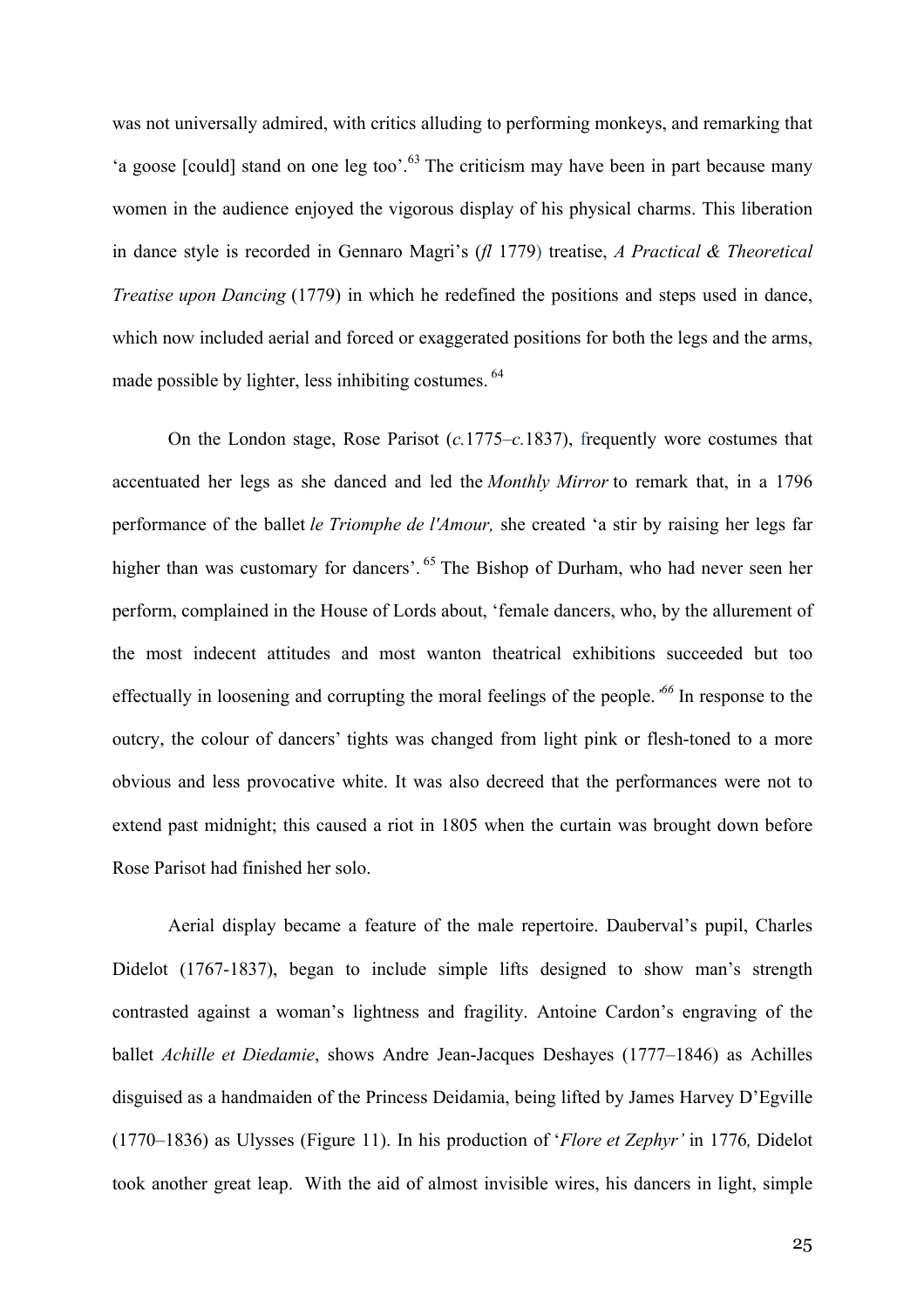costumes could be lifted or lowered, appearing to fly across the stage or stand *en pointe*. Such elevation was truly astonishing and the stage was set for the development of what we now term Romantic ballet.

## **CONCLUSION**

The French court had dominated taste and culture in Europe for the hundred years leading up to the revolution of 1789. The fact that ballet terms, even today, are still in French is a direct result of Louis XIV's founding of the Académie Royale de Dance in 1661, and many of the great ballet companies of Europe were founded during this period in imitation of the French tradition, including the Danish Royal Ballet was in 1748, the Swedish Royal Ballet in 1773 and the Bolshoi in 1776. In England ballet culture was independent and commercially driven throughout the eighteenth century; Great Britain did not have a royal Ballet company until 1956. However, in codifying the dance, the Académie, by its very nature, set ballet on a restrictive path. It was the influence and innovation practiced in other cities: Lyons and Bordeaux within France, and Vienna, Stuttgart, and especially London, that allowed ballet to flourish and develop into the vibrant art form seen today. At the dawn of the century, machines had been used to help magnificently robed deities descend from the heavens to the earth below; as the century closed, man himself had the opportunity, unencumbered by heavy costumes, with an athletic body and spirits suitably inspired, to leave the earth and ascend to heaven – a great leap indeed.

## **REFERENCES**

<sup>1</sup> *OED Online (Oxford University Press, December 2014. Web. <sup>14</sup> February 2015)* defines ballet as, 'A dramatic entertainment consisting of dance and mime performed to music; (in early use) a theatrical spectacle intended to illustrate the costumes and culture of other nations, or to dramatise through music and dance some myth or narrative; (later) a theatrical dance performance using precise and highly formalised set steps and techniques'. <http://www.oed.com/view/Entry/14949?rskey=5eN3Z0&result=1#eid> [accessed 14 February 2015].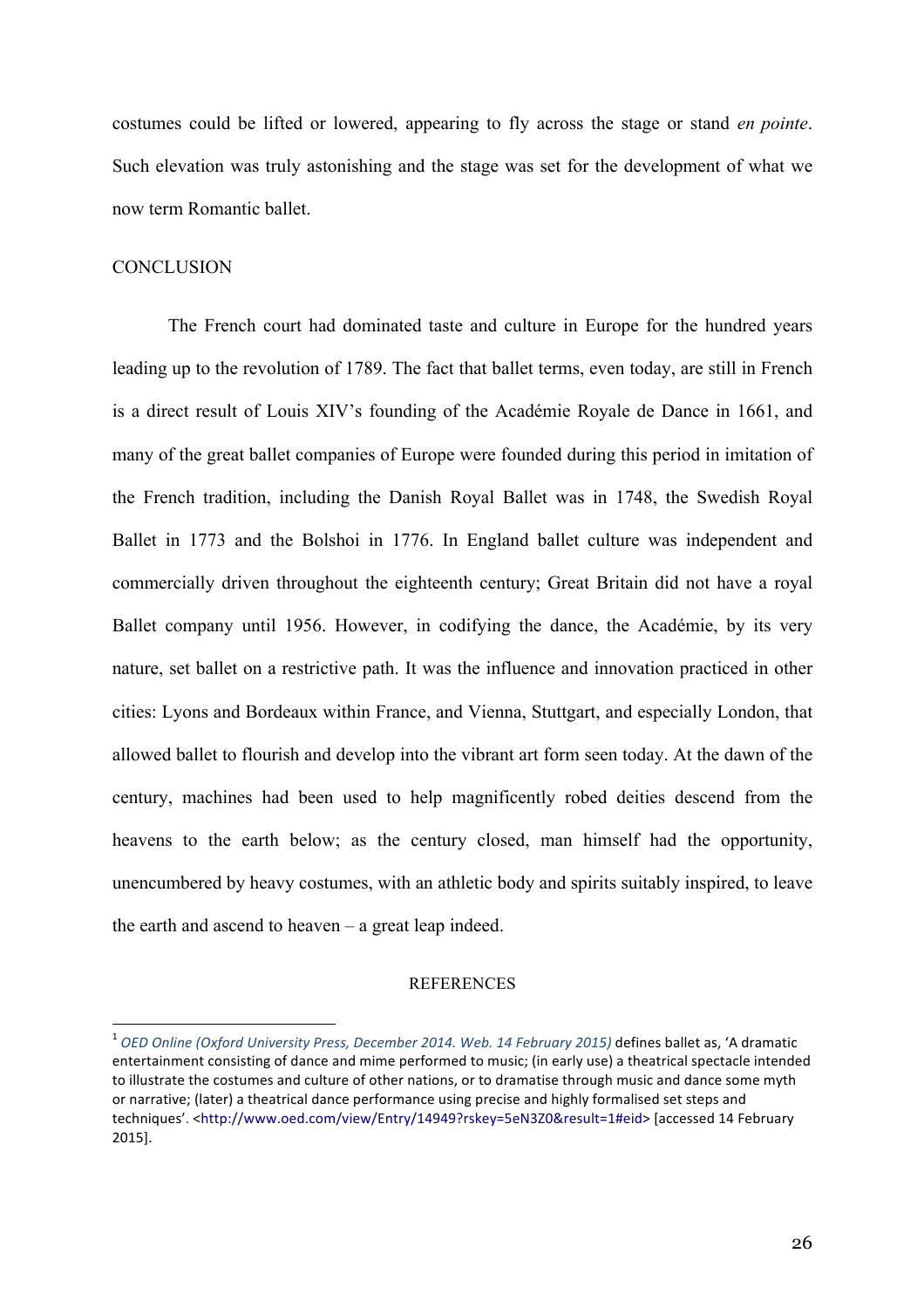2 See Susan Au, *Ballet and Modern Dance* (London: Thames & Hudson 2002) p. 24-26. The ballet school of the Paris Opera, still in existence today, was founded in 1713 to train professional dancers for the stage*.*

<sup>3</sup> Pierre Rameau, *Le Maître à danser* (Paris, 1725) trans. by Cyril W. Beaumont (New York: Dance Horizons 1970), pp. ix–x. For biographical detail see: Graham Sadler, *The Rameau Compendium* (Woodbridge: Boydell Press 2014).

<sup>4</sup> *Danse noble* and other terms associated with dancing techniques in late-seventeenth century France are discussed in Jennifer Thorp, 'Pecour's Allemande, 1702-1765: How German was it?' in *Eighteenth-Century Music*, 1:2 (2004), p. 183-204.

<sup>5</sup> James Laver, *Drama: Its Costume and Décor* (London: The Studio Publications, 1951) p. 150.

<sup>6</sup> Details of Subligny's career are found in Philip H. Highfill, Kalman A. Burnim, Edward A. Langhans, *A Biographical Dictionary of Actors, Actresses, Musicians, Dancers, Managers, and Other Stage Personnel in London, 1660-1800* (Carbondale: Southern Illinois University 1991) Vol 14 p.328-329

*<sup>7</sup> Tonnelet* is the French word for a little barrel, which aptly describes the shape that the male tunic skirt began to take, as designers added small hoops of a similar shape to those worn by women, to denote leading characters. The term *half-aerial* was defined by Gennaro Magri, whose 1779 treatise, *Trattato Teoricicoprattico di Ballo*, is one of the leading publications about eighteenth-century dance technique, see Deborah Crane & Judith Mackrell *Oxford Dictionary of Dance* (Oxford: Oxford University Press, 2010), p.290.

<sup>8</sup> Details of Ménestrier's career can be found in Marian Hannah Winter, *The Pre-Romantic Ballet* (London: Pitman Publishing, 1974) pp.7-12

<sup>9</sup> Père Ménestrier, *Des Ballets Anciens et Modernes* (Paris: Rene Guignard, 1682), p. 255.

<sup>10</sup> Details of Balon's career can be found in Highfill, Burnim and Langhans, *Biographical Dictionary*, Vol. I, pp. 239-40.

<sup>11</sup> For Jean Baptiste Lully see Alison Latham (edit) *The Oxford Companion to Music* (Oxford: Oxford University Press 2002)

<sup>12</sup> See Au *Ballet and Modern Dance* p. 26-27.

 $13$  A corvphée is a rank above the chorus but below soloist; usually dances in a small group. See: Sandra Noll Hammond, 'The Rise of Ballet Technique and Training: The Professionalization of an Art Form' in *Cambridge Companion to Ballet, ed. Marion Kant* (Cambridge: Cambridge University Press, 2007) p. 65-77

 $14$  Rigaudon de Vaisseaux, Recueil de dances, composées par M. Pecour [...] et mise sur le papier par M. Feuillet, ( Paris : L'auteur et M. Brunet 1700). See : Ferdianado Reyna *A Concise History of Ballet* (London: Thames & Hudson 1965) pp. 54-56.

<sup>15</sup> Kellom Tomlinson, *The Art of Dancing* (New York: Dance Horizons 1970), p. 151. Details of Kellom Tomlinson's career can be found in Highfill, Burnim and Langhans, *Biographical Dictionary*, Vol. 15 pp. 21-23.

<sup>16</sup> Laver, *Drama,* p. 150.

<sup>17</sup> Rameau, *Le Maître à danser*, p.xii.

<sup>18</sup> See Richard Ralph, *The Life and Works of John Weaver* (London: Dance Books, 1985), p. 743.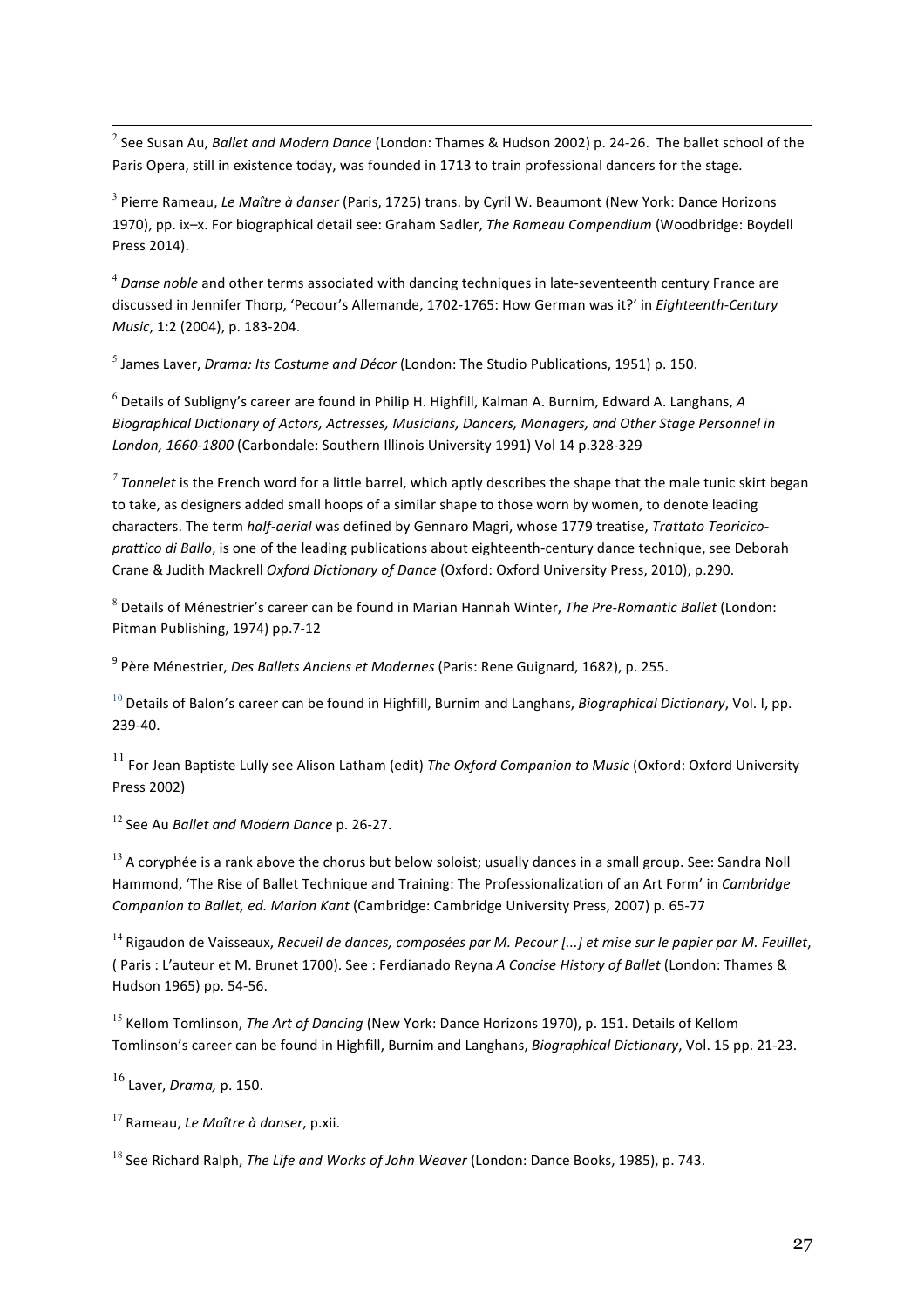19 Pier Jacopo Martello, *Della tragedia antica <sup>e</sup> moderna* (Rome 1715) discussed in Winter, *The Pre-Romantic Ballet*, p.65.

<sup>20</sup> See, Lincoln Kirstein, *Fifty Ballet Masterworks* (New York: Dover Publications, 1984) p. 70, Laver, *Drama – Its Costume and Décor*, p. 112, and Roy Strong, Ivor Guest, Richard Buckle, Barry Kay, Liz da Costa, *Designing for the Dancer* (London: Elron Press 1981), p. 14.

<sup>21</sup> Laver, *Drama,* p. 152, and Martin Eidelberg, 'Watteau and Gillot: A Point of Contact', *The Burlington Magazine,* (1973 Vol. 115, No. 841, pp. 232-239

<sup>22</sup> Strong et al, *Designing for the Dancer*, p. 36.

<sup>23</sup> Costume designs by Claude Gillot, Jean-Baptiste Martin and Louis-Rene Boquet can be viewed in the Bibliotheque National de France digital catalogue <http://gallica.bnf.fr/>

<sup>24</sup> Ralph, *The Life and Works of John Weaver*, p. 743.

<sup>25</sup> For Hester Santlow see: Moira Goff *The Incomparable Hester Santlow: A Dancer-actress on the Georgian Stage*, (London: Ashgate 2007).

<sup>26</sup> Sybil Rosenfeld, *The Theatre of the London Fairs in the Eighteenth Century* (Cambridge: Cambridge University Press, 1960), p. 146

 $27$  Elizabeth Miller Lewis 'Hester Santlow's Harlequine: Dance, Dress, Status and Gender on the London Stage, 1704-1734, in *The Clothes That Wear Us* ed. by Jessica Munns and Penny Richards (Newark: University of Delaware Press, 1999) p 80-101.

*<sup>28</sup>* Pierre Rameau, *The Art of the Dancing Master Explained* trans. John Essex (London: J. Brotherton 1728).

<sup>29</sup> Benjamin Victor, *Memoirs of the Life of Barton Booth, Esq.* (London: J. Watts 1733), pp. 49-51.

<sup>30</sup> Winter, *The Pre-Romantic Ballet*, gives <sup>a</sup> date for the engraving as 'pre 1711'.

<sup>31</sup> Pierre Rameau, *The Dancing Master* trans. by Cyril Beaumont (Dance Horizons 1970), p.12.

<sup>32</sup> Rameau, *The Dancing Master*, pp. 94-95 & <sup>110</sup>

<sup>33</sup> For Anthony L'Abbe, see 'A New Collection of Dances', in *Music for London Entertainment 1660-1800 Series D* (London: Stainer and Bell, 1991); and for Elizabeth Younger see Highfill et al., *Biographical Dictionary*, Vol. 16, pp. 362-64.

<sup>34</sup> See Au Ballet and Modern Dance p. 31

<sup>35</sup> James Laver, *Costume in the Theatre* (London: George Harrap, 1964) p.165, and Strong, Guest, Buckle, *Designing for the Dancer*, p. 36. Arlene Cooper, La Camargo's Skirt: The Eighteenth Century Ballet Re-dressed in *Dress* Vol. 10 (Philadelphia: Maney Publishing 1984) pp. 33-42

<sup>36</sup> See Au Ballet and Modern Dance pp. 31-32

*<sup>37</sup> Mercure de France*, April 1764, pp. <sup>770</sup> – 772.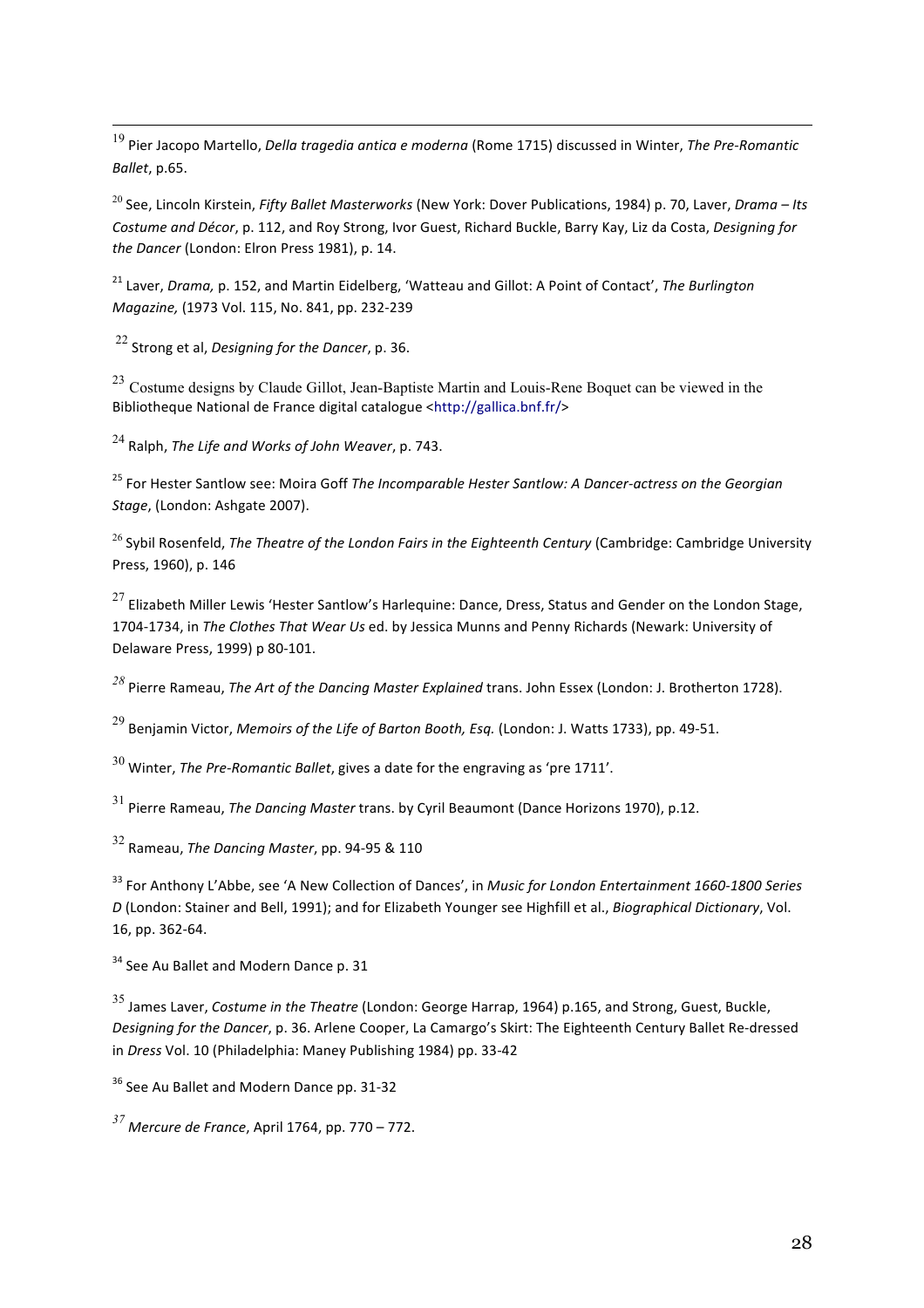38 John Thurmond, *Three Entertainments Performed at Theatre Royal Drury Lane* (London, 1727), pp. <sup>17</sup> – 18. 

<sup>39</sup> Shearer West, 'Beauty, Aging and the Body Politic' in *The First Actresses,* ed. by Gill Perry (London: National Portrait Gallery 2011) p. 110.

<sup>40</sup> Gregorio Lambranzi *New and Curious School of Theatrical Dancing: The Classic Illustrated Treatise on Commedia dell'Arte Performance* (New York: Dover Publications 2003)

<sup>41</sup> Moira Goff, 'In Pursuit of the Dancer Actress', *Women's Work: Making Dance in Europe before 1800,* ed. by Lynn Brooks (Madison: University of Wisconsin Press 2008 p. 183)

<sup>42</sup> Martello, *Della Tragedia*, p. 313.

<sup>43</sup> The symmetrical grandiose style of the Baroque, gave way to the Rococo (from the French word *Rocaille* rocks), a style based on natural forms, especially shells, from which were derived abstract ornaments in S and C shapes, with asymmetrical twists. It was a lighter, more capricious style that spread to all forms of decoration.

<sup>44</sup> Examples of these costumes can be viewed online at the Museum of Fine Arts, Boston, Massachusetts. An example of Martin's costume design can be seen at http://collections.vam.ac.uk/item/O577793/reine-desylphesfashion-plate-martin-jean-baptiste

<sup>45</sup> See Michael Burden and Jennifer Thorp *The Works of Monsieur Noverre Translated from the French: Noverre, his circle, and the English Lettres sur la Danse* (New York: Pendragon Press 2014) and Deryck Lynham *The Chevalier Noverre* (London: Dance Books 1972)

<sup>46</sup> Jean-Georges Noverre, *Letters on Dancing and Ballets,* trans. By Cyril Beaumont (New York: Dance Horizons 1975), p. 73.

<sup>47</sup> *Laver, Drama – Its Costume and Décor,* pp. 154-155.

<sup>48</sup> Noverre, *Letters on Dancing and Ballets*, p. 75.

<sup>49</sup> Ralph, *The Life and Works of John Weaver*, p. 855-1031.

<sup>50</sup> Lynham, *Chevalier Noverre*, p. 138.

<sup>51</sup> See Lena Rangstrom, *Modelejon Manligt Mode* (Helsingfors : Atlantis, 2003)

<sup>52</sup> Noverre, *Letters on Dancing and Ballets*, p. 74.

<sup>53</sup> Ivor Guest *Ballet of the Enlightenment* (London: Dance Books 1996) p.51

<sup>54</sup> Gaetano Apolline Baldassarre Vestris (1729 – 1808) - French ballet dancer who studied with Louis Dupré at the *Academie Royale* in Paris and later the *Opéra* where he became dancing master to Louis XVI. Highfill et al., *Biographical Dictionary*, Vol. 15, pp. 146-50.

<sup>55</sup> Giovanna Bacelli (d 1801) made her debut at the Kings Theatre in Nov <sup>1774</sup> and danced in operas, divertissements and pantomimes. See: Karen Eliot, *Dancing Lives: Five Female Dancers from the Ballet D'Action to Merce Cunningham* (Chicago: University of Illinois Press 2007) pp. 7-32. Highfill et al., *Biographical Dictionary*, Vol. 14, pp. 78-79.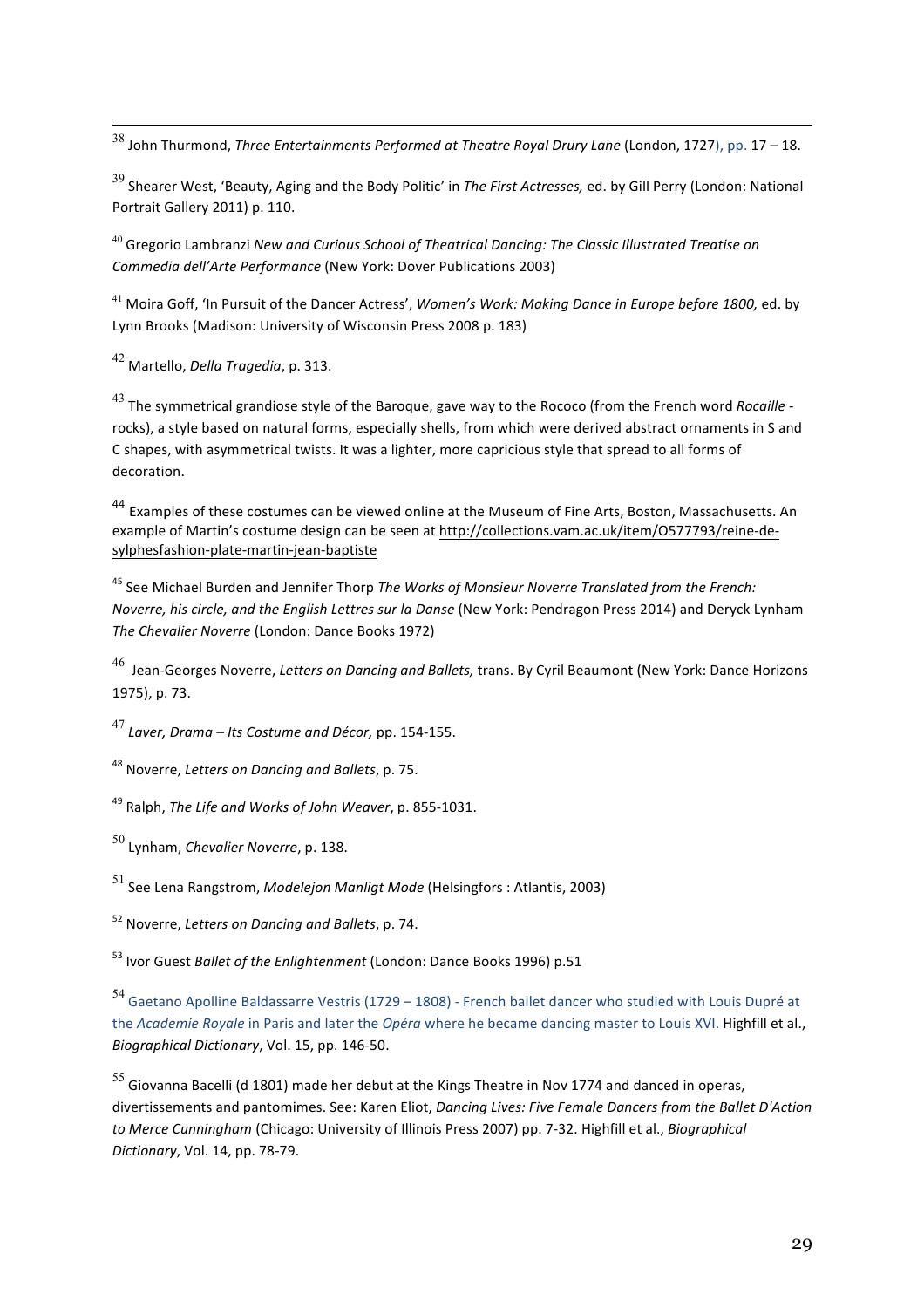56 Moira Goff, John Goldfinch, Karen Limper-Hertz, and Helen Peden (eds), *Georgians Revealed: Life, Style & the Making of Modern Britain* ed. (London: British Library 2013) p. 107.

<sup>57</sup> Guest *Ballet of the Enlightenment.* pp. 35-39

<sup>58</sup> Judith Chazin-Bennahum, *The Lure of Perfection: Fashion and Ballet, <sup>1780</sup> – <sup>1830</sup>* (New York: Routledge, 2005) p.47.

<sup>59</sup> Chazin-Bennahum, The Lure of Perfection, pp. 105-7.

 $^{60}$  Chazin-Bennahum, The Lure of Perfection, pp. 103

*<sup>61</sup>* The work premiered as <sup>a</sup> musical pastiche known as *Le Ballet de la Paille* (Ballet of the Straw) and was later renamed. It was first performed in London in 1791. See Guest *Ballet of the Enlightenment,* pp. 386-388 & 396.

<sup>62</sup> Victoria & Albert Museum, *The origins of ballet.* http://www.vam.ac.uk/content/articles/o/origins-of-ballet/ accessed 29/05/2015

<sup>63</sup> Victoria & Albert Museum, *The origins of ballet*.

<sup>64</sup> Genaro Magri, *TrattatoTeoricico-prattico di Ballo* 1779. Magri's birth and death dates are unrecorded so his career is difficult to trace. For known details see Mary Skeaping with Armgard Berry, *Theoretical and practical treatise on dancing:Gennaro Magri, Naples 1779* (London: Dance Books, 1988), pp. 9-10

<sup>65</sup>Victoria & Albert Museum, *The origins of ballet*.

*<sup>66</sup>* Andrew McConnell, *The Pantomime Life of Joseph Grimaldi: Laughter, Madness and the Story of Britain's Greatest Comedian.* (Edinburgh: Canongate Books, 2009), p. 144.

## **Mary Collins**

Mary Collins is an Early Dance specialist, reviving original choreography and gesture for historical performance. She works with dance, theatre and television companies as an adviser, choreographer, dancer and actress and tours regularly giving master-classes, lecture-recitals and workshops. Mary teaches at the Royal Academy of Music and Royal College of Music in London and is also a faculty member of Aestas Musica in Croatia and the Austria Barock Akademie*.* She regularly works with many of the world's leading exponents of early music.